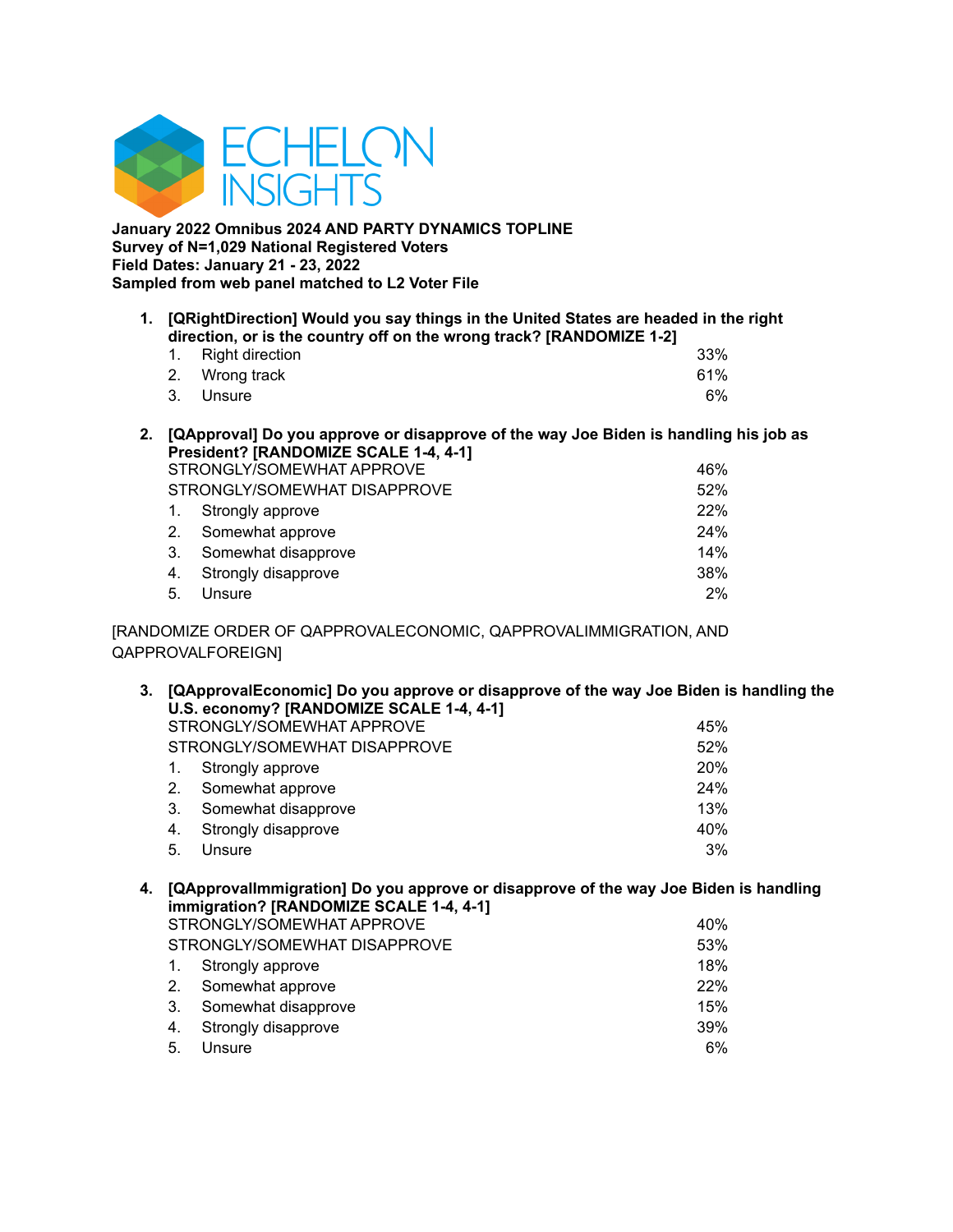| 5. |    | [QApprovalForeign] Do you approve or disapprove of the way Joe Biden is handling<br>foreign policy? [RANDOMIZE SCALE 1-4, 4-1] |     |
|----|----|--------------------------------------------------------------------------------------------------------------------------------|-----|
|    |    | STRONGLY/SOMEWHAT APPROVE                                                                                                      | 43% |
|    |    | STRONGLY/SOMEWHAT DISAPPROVE                                                                                                   | 51% |
|    |    | Strongly approve                                                                                                               | 21% |
|    | 2. | Somewhat approve                                                                                                               | 22% |
|    | 3. | Somewhat disapprove                                                                                                            | 14% |
|    | 4. | Strongly disapprove                                                                                                            | 37% |
|    | 5. | Unsure                                                                                                                         | 6%  |

**6. [Favorability Battery] Do you have a favorable or unfavorable view of the following groups or individuals who have been in the news lately? [RANDOMIZE SCALE 1-5, 5-1] [RANDOMIZE ROWS] [DISPLAY AS GRID 3 PER PAGE]**

| 1. Very   | 2. Somewhat<br>3. Heard of,                                                                         |          | 4. Somewhat |             | 5. Very   |                                              | 6. Never heard |                                               |                      |
|-----------|-----------------------------------------------------------------------------------------------------|----------|-------------|-------------|-----------|----------------------------------------------|----------------|-----------------------------------------------|----------------------|
| Favorable | Favorable                                                                                           |          | No Opinion  | Unfavorable |           | Unfavorable                                  |                | οf                                            |                      |
|           |                                                                                                     | V/S FAV. | V/S UNFAV.  | Favorable   | Favorable | 1. Very 2. Somewhat 3. Heard of, 4. Somewhat |                | 5. Very<br>No Opinion Unfavorable Unfavorable | 6. Never<br>heard of |
| 1.        | Joe Biden                                                                                           | 48%      | 50%         | 24%         | 24%       | 2%                                           | 13%            | 36%                                           | $*$ %                |
| 2.        | Kamala Harris                                                                                       | 45%      | 49%         | 21%         | 23%       | 6%                                           | 11%            | 37%                                           | $1\%$                |
| 3.        | The Democratic                                                                                      |          |             |             |           |                                              |                |                                               |                      |
|           | Party                                                                                               | 44%      | 50%         | 19%         | 25%       | 6%                                           | 18%            | 32%                                           | $*9/0$               |
| 4.        | Donald Trump                                                                                        | 40%      | 57%         | 22%         | 18%       | 3%                                           | 11%            | 46%                                           | $*9/0$               |
| 5.        | The Republican                                                                                      |          |             |             |           |                                              |                |                                               |                      |
|           | Party                                                                                               | 40%      | 53%         | 14%         | 26%       | 6%                                           | 19%            | 35%                                           | $*9/6$               |
| 6.        | Mike Pence                                                                                          | 38%      | 49%         | 14%         | 24%       | 10%                                          | 20%            | 29%                                           | 3%                   |
| 7.        | Nancy Pelosi                                                                                        | 36%      | 53%         | 17%         | 20%       | 9%                                           | 14%            | 40%                                           | 2%                   |
| 8.        | <b>Chuck Schumer</b>                                                                                | 32%      | 41%         | 13%         | 19%       | 17%                                          | 12%            | 29%                                           | 11%                  |
| 9.        | Ron DeSantis                                                                                        | 29%      | 31%         | 18%         | 11%       | 19%                                          | 9%             | 22%                                           | 22%                  |
|           | 10.<br>Pete Buttigieg                                                                               | 29%      | 30%         | 14%         | 15%       | 19%                                          | 8%             | 22%                                           | 21%                  |
| 11.       | Joe Rogan                                                                                           | 26%      | 24%         | 11%         | 15%       | 22%                                          | 9%             | 15%                                           | 28%                  |
| 7.        | [QPoliticsAbout] Do you think the goal of politics is more about? [RANDOMIZE 1-2]                   |          |             |             |           |                                              |                |                                               |                      |
| 1.        | Ensuring the survival of the country as we know it                                                  |          |             |             |           |                                              | 40%            |                                               |                      |
| 2.        | Enacting good public policy                                                                         |          |             |             |           |                                              | 37%            |                                               |                      |
| 3.        | Unsure                                                                                              |          |             |             |           |                                              | 23%            |                                               |                      |
| 8.        | [QLatinx] When it comes to describing people who are of Spanish-speaking heritage of                |          |             |             |           |                                              |                |                                               |                      |
|           | some kind, which of the following terms do you think is most appropriate to use?<br>[RANDOMIZE 1-4] |          |             |             |           |                                              |                |                                               |                      |
| 1.        | Hispanic                                                                                            |          |             |             |           |                                              | 42%            |                                               |                      |
| 2.        | By their own nationality (Mexican, Cuban, etc)                                                      |          |             |             |           |                                              | 26%            |                                               |                      |
| 3.        | Latino or Latina                                                                                    |          |             |             |           |                                              | 15%            |                                               |                      |

4. Latinx 3% 5. Something else (Please specify) 3% 6. Unsure 11%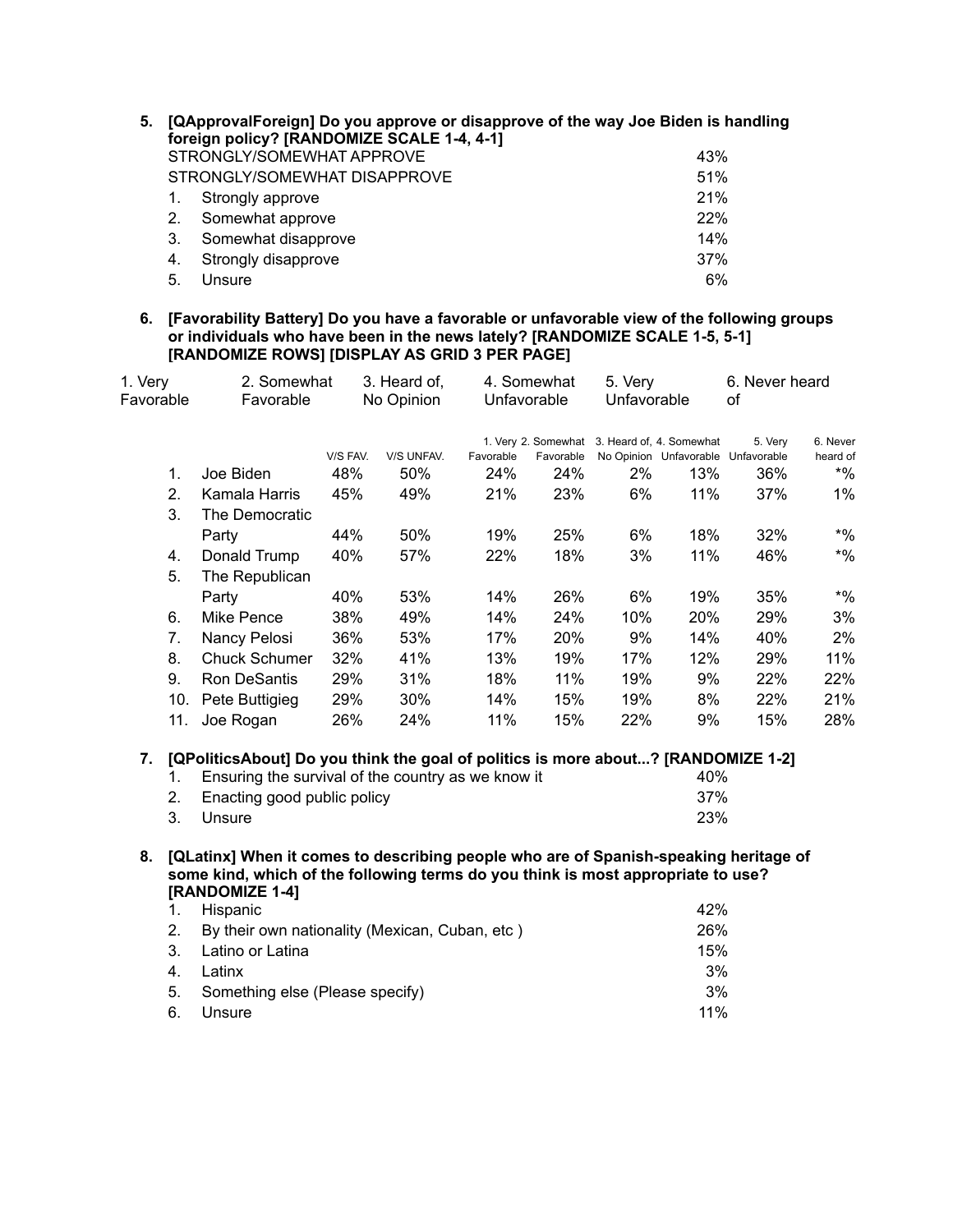| 9. |    | [QTurnout] How likely are you to vote in the upcoming 2022 midterm elections?<br><b>[RANDOMIZE SCALE 1-5, 5-1]</b> |       |
|----|----|--------------------------------------------------------------------------------------------------------------------|-------|
|    |    | <b>EXTREMELY/VERY LIKELY</b>                                                                                       | 79%   |
|    |    | NOT VERY/NOT AT ALL LIKELY                                                                                         | 6%    |
|    | 1. | <b>Extremely likely</b>                                                                                            | 65%   |
|    | 2. | Very likely                                                                                                        | 14%   |
|    | 3. | Somewhat likely                                                                                                    | 13%   |
|    | 4. | Not very likely                                                                                                    | 4%    |
|    | 5. | Not at all likely                                                                                                  | $1\%$ |
|    | 6. | Unsure                                                                                                             | 3%    |
|    |    |                                                                                                                    |       |

**10. [QGenericCongressional] If the election for Congress were held today and you had to make a choice, for whom would you vote? [RANDOMIZE SCALE 1-4, 4-1]** DEFINITELY/PROBABLY THE REPUBLICAN CANDIDATE 41% DEFINITELY/PROBABLY THE DEMOCRATIC CANDIDATE 46% 1. Definitely the Republican candidate 30% 2. Probably the Republican candidate 11% 3. Probably the Democratic candidate 14% 4. Definitely the Democratic candidate 33%

5. Unsure 13%

# **11. [Issues Battery] Do you think candidates running for office should focus more or less on each of the following issues? [RANDOMIZE SCALE 1-5, 5-1] [RANDOMIZE ROWS] [DISPLAY AS GRID 4 PER PAGE]**

| 1. Focus much<br>more | 2. Focus a little<br>more      |                        | 3. Current<br>focus is about<br>right |           | 4. Focus a little<br>less | 5. Focus much<br>less |             | 6. Unsure |           |
|-----------------------|--------------------------------|------------------------|---------------------------------------|-----------|---------------------------|-----------------------|-------------|-----------|-----------|
|                       |                                | <b>FOCUS</b><br>MUCH/A | <b>FOCUS</b>                          |           |                           | 3. Current            |             |           |           |
|                       |                                | LITTLE                 | MUCH/A                                | 1. Focus  | 2. Focus afocus is about  |                       | 4. Focus a  | 5. Focus  |           |
|                       |                                | <b>MORE</b>            | <b>LITTLE LESS</b>                    | much more | little more               | right                 | little less | much less | 6. Unsure |
| 1.                    | Cost of living                 | 88%                    | 3%                                    | 63%       | 25%                       | 7%                    | 2%          | $1\%$     | 2%        |
| 2.                    | Jobs and the                   |                        |                                       |           |                           |                       |             |           |           |
|                       | economy                        | 84%                    | 4%                                    | 60%       | 24%                       | 11%                   | 2%          | $1\%$     | $1\%$     |
| 3.                    | Crime                          | 79%                    | 5%                                    | 51%       | 29%                       | 13%                   | 4%          | 2%        | 2%        |
| 4.                    | Healthcare                     | 78%                    | 5%                                    | 51%       | 28%                       | 14%                   | 3%          | 2%        | 2%        |
| 5.                    | National security              | 75%                    | 5%                                    | 47%       | 28%                       | 17%                   | 3%          | 2%        | 3%        |
| 6.                    | Education                      | 73%                    | 5%                                    | 40%       | 32%                       | 20%                   | 4%          | 2%        | 2%        |
| 7.                    | Immigration                    | 65%                    | 10%                                   | 39%       | 25%                       | 21%                   | 7%          | 4%        | 4%        |
| 8.                    | The environment<br>and climate |                        |                                       |           |                           |                       |             |           |           |
|                       | change                         | 61%                    | 22%                                   | 39%       | 21%                       | 16%                   | 10%         | 11%       | 2%        |
| 9.                    | The coronavirus                |                        |                                       |           |                           |                       |             |           |           |
|                       | pandemic                       | 60%                    | 19%                                   | 42%       | 18%                       | 18%                   | 9%          | 10%       | 3%        |
| 10.                   | Race relations                 | 50%                    | 27%                                   | 28%       | 22%                       | 20%                   | 13%         | 14%       | 3%        |
| 11.                   | Gun rights                     | 49%                    | 27%                                   | 29%       | 19%                       | 21%                   | 14%         | 13%       | 4%        |
| 12.                   | Abortion                       | 44%                    | 30%                                   | 27%       | 17%                       | 22%                   | 15%         | 15%       | 4%        |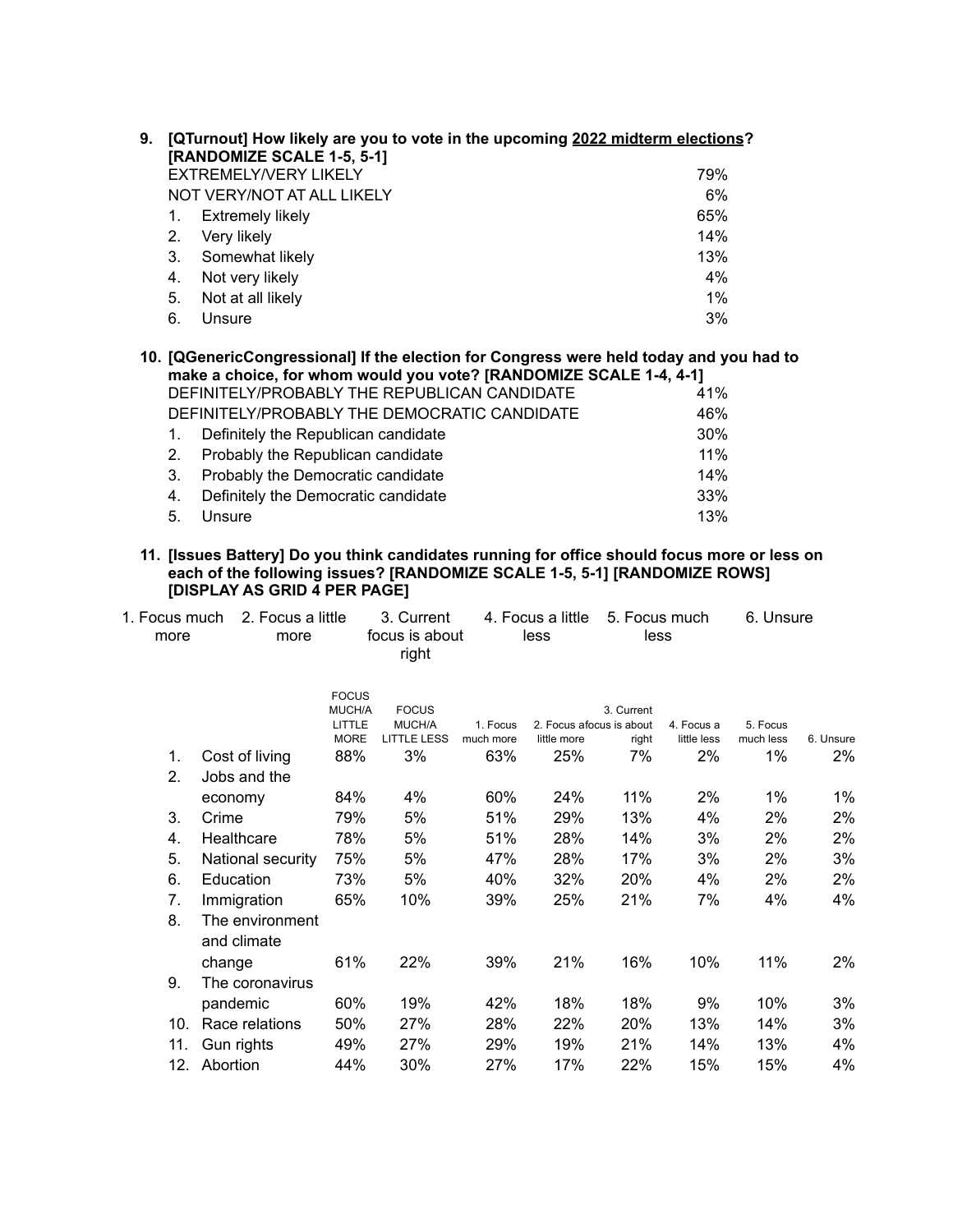# [RANDOMIZE ORDER OF QTRUMP2024 AND QBIDEN2024]

|           | 12. [QTrump2024] Would you like to see Donald Trump run for President in 2024?<br>[RANDOMIZE 1-2]                             |     |
|-----------|-------------------------------------------------------------------------------------------------------------------------------|-----|
| 1.        | Yes                                                                                                                           | 33% |
| 2.        | <b>No</b>                                                                                                                     | 59% |
| 3.        | Unsure                                                                                                                        | 8%  |
| $1 - 2$ ] | 13. [QBiden2024] Would you like to see Joe Biden run for President in 2024? [RANDOMIZE                                        |     |
| 1.        | Yes                                                                                                                           | 32% |
| 2.        | <b>No</b>                                                                                                                     | 55% |
| 3.        | Unsure                                                                                                                        | 13% |
|           | 14. [QTrumpBiden] If the 2024 presidential election were being held today, would you vote<br>for [RANDOMIZE SCALE 1-4, 4-1]   |     |
|           | DEFINITELY/PROBABLY DONALD TRUMP                                                                                              | 43% |
|           | DEFINITELY/PROBABLY JOE BIDEN                                                                                                 | 47% |
| 1.        | Donald Trump, definitely                                                                                                      | 33% |
| 2.        | Donald Trump, probably                                                                                                        | 10% |
| 3.        | Joe Biden, probably                                                                                                           | 12% |
| 4.        | Joe Biden, definitely                                                                                                         | 35% |
| 5.        | Unsure                                                                                                                        | 11% |
|           | 15. [QTrumpClinton] If the 2024 presidential election were being held today, would you vote<br>for [RANDOMIZE SCALE 1-4, 4-1] |     |
|           | DEFINITELY/PROBABLY DONALD TRUMP                                                                                              | 44% |
|           | DEFINITELY/PROBABLY HILLARY CLINTON                                                                                           | 43% |
| 1.        | Donald Trump, definitely                                                                                                      | 34% |
| 2.        | Donald Trump, probably                                                                                                        | 9%  |
| 3.        | Hillary Clinton, probably                                                                                                     | 12% |
| 4.        | Hillary Clinton, definitely                                                                                                   | 32% |
| 5.        | Unsure                                                                                                                        | 13% |
|           | 16. [QParty] Regardless of how you typically vote, would you say you consider yourself a ?<br>[RANDOMIZE SCALE 1-5, 5-1]      |     |
|           | <b>TOTAL REPUBLICAN</b>                                                                                                       | 34% |
|           | <b>TOTAL DEMOCRAT</b>                                                                                                         | 40% |
| 1.        | <b>Strong Republican</b>                                                                                                      | 22% |
| 2.        | Not very strong Republican                                                                                                    | 12% |
| 3.        | Independent                                                                                                                   | 23% |
| 4.        | Not very strong Democrat                                                                                                      | 14% |
| 5.        | <b>Strong Democrat</b>                                                                                                        | 27% |
| 6.        | A member of another party                                                                                                     | 1%  |

7. Unsure 2%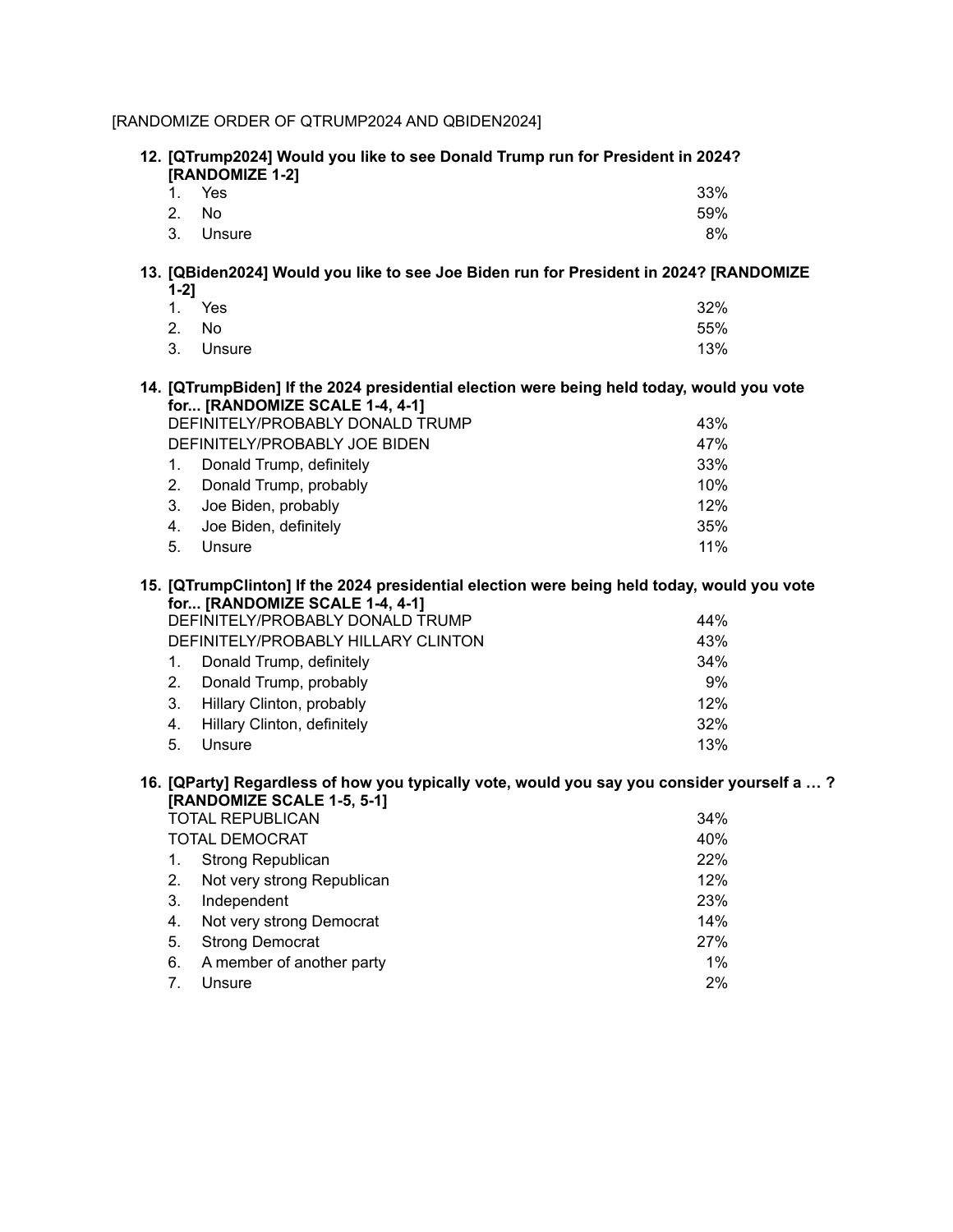# **IF INDEPENDENT OR UNSURE [QParty=3 OR 7], ASK:**

**17. [QPartyLean] Which of the following statements would you say best describes you? [RANDOMIZE SCALE 1-4, 4-1]**

|    |                                                             | (n=259) |
|----|-------------------------------------------------------------|---------|
|    | <b>TOTAL LEAN REPUBLICAN</b>                                | 34%     |
|    | <b>TOTAL LEAN DEMOCRAT</b>                                  | 23%     |
| 1. | I almost always vote for Republican candidates              | 10%     |
| 2. | I vote for Republicans more often than I vote for Democrats | 24%     |
| 3. | I vote for Democrats more often than I vote for Republicans | 14%     |
| 4. | I almost always vote for Democratic candidates              | 9%      |
| 5. | I vote equally for Democrats and Republicans                | 26%     |
| 6. | Unsure                                                      | 17%     |
|    | [QPartyConsolidated] QParty and QPartyLean                  |         |
| 1. | Total Republican+Republican-leaning Independents            | 43%     |
| 2. | Total Democratic+Democratic-leaning Independents            | 46%     |
| 3. | <b>Total Independent</b>                                    | 6%      |
| 4. | <b>Total Member of Another Party</b>                        | $1\%$   |
| 5. | Unsure                                                      | 4%      |

# **IF IDENTIFIES AS REPUBLICAN OR VOTES FOR REPUBLICANS MORE OFTEN THAN DEMOCRATS [QParty=1-2 OR QPartyLean=1-2], ASK:**

### **18. [QTrumpGOP] Would you say you consider yourself to be primarily a supporter of Donald Trump, or a supporter of the Republican Party? [RANDOMIZE 1-2]**

|                                      | (n=423) |
|--------------------------------------|---------|
| 1. Supporter of the Republican Party | 41%     |
| 2. Supporter of Donald Trump         | 47%     |
| 3. I don't support either one        | 10%     |
| 4. Unsure                            | $2\%$   |

# **IF IDENTIFIES AS REPUBLICAN OR VOTES FOR REPUBLICANS MORE OFTEN THAN DEMOCRATS [QParty=1-2 OR QPartyLean=1-2], ASK:**

**19. [QGOPDirection] Which of the following comes closest to your view, even if none are exactly right?**

# **Donald Trump was… [RANDOMIZE SCALE 1-3, 3-1] (n=423)** 1. A great president and should remain the leader of the Republican Party 64% 2. A great president but it is time for the Republican Party to find a new leader 22% 3. Not a great president and the Republican Party would be better off without his influence 18% 4. Unsure 6%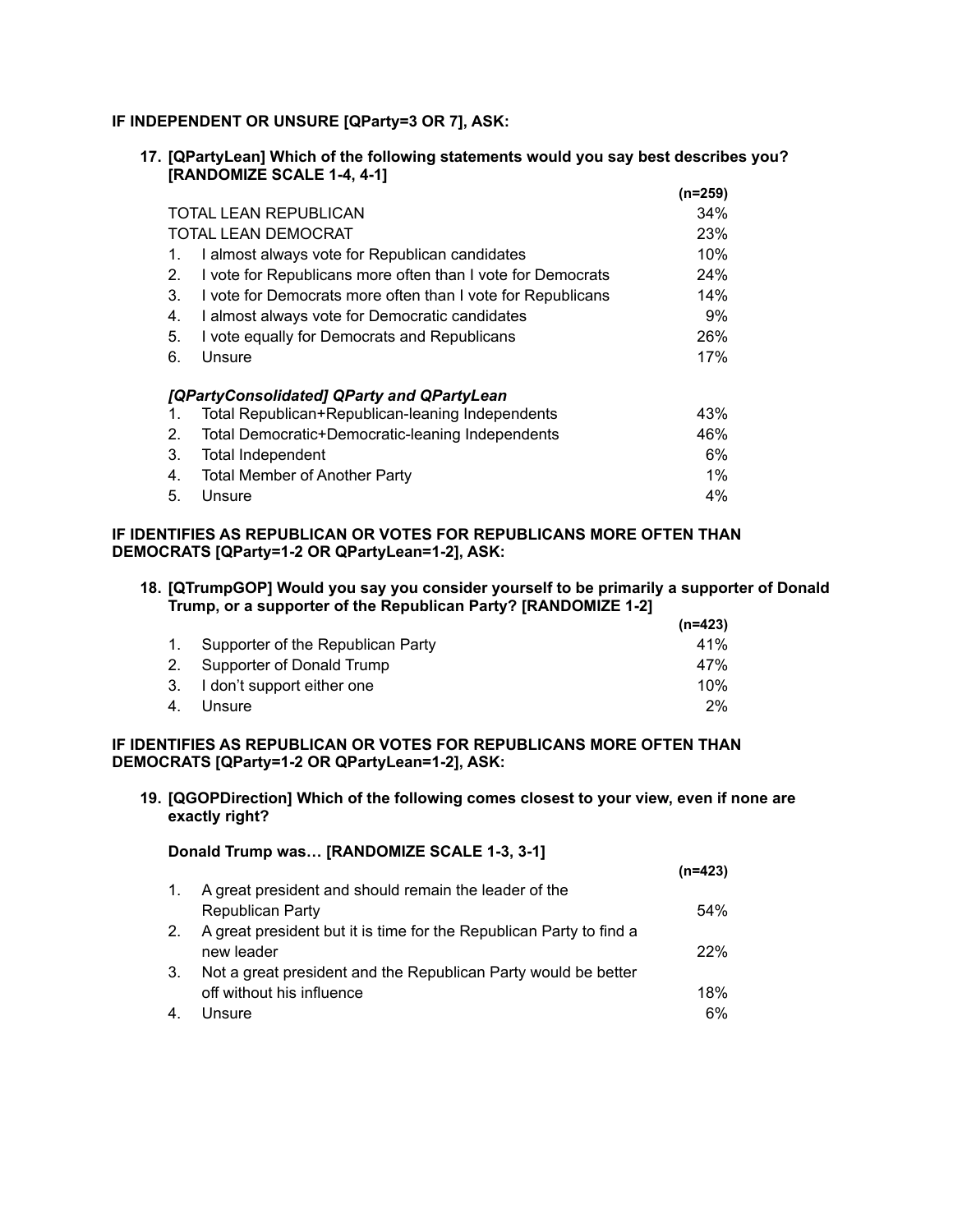**IF IDENTIFIES AS REPUBLICAN OR VOTES FOR REPUBLICANS MORE OFTEN THAN DEMOCRATS [QParty=1-2 OR QPartyLean=1-2], ASK:**

**20. [Q2024GOPTrump] If the 2024 Republican presidential primaries were being held today and you had to make a choice, for whom would you vote? [RANDOMIZE SCALE 1-4, 4-1]**

|                |                                                      | $(n=423)$ |
|----------------|------------------------------------------------------|-----------|
|                | DEFINITELY/PROBABLY DONALD TRUMP                     | 61%       |
|                | DEFINITELY/PROBABLY A DIFFERENT REPUBLICAN CANDIDATE | 33%       |
| $\mathbf{1}$ . | Donald Trump, definitely                             | 45%       |
| 2.             | Donald Trump, probably                               | 16%       |
| 3.             | A different Republican candidate, probably           | 17%       |
| 4.             | A different Republican candidate, definitely         | 16%       |
| -5.            | Unsure                                               | 7%        |

# **IF IDENTIFIES AS REPUBLICAN OR VOTES FOR REPUBLICANS MORE OFTEN THAN DEMOCRATS [QParty=1-2 OR QPartyLean=1-2], ASK:**

**21. [Q2024GOPFirst] If Donald Trump does NOT seek the Republican nomination for President in 2024 and the presidential primaries were being held today, for whom would you vote? [RANDOMIZE 1-19] (n=423)**

|     |                               | (n=423) |
|-----|-------------------------------|---------|
| 1.  | Ron DeSantis                  | 28%     |
| 2.  | Mike Pence                    | 16%     |
| 3.  | Donald Trump, Jr              | 11%     |
| 4.  | Mitt Romney                   | 6%      |
| 5.  | <b>Ted Cruz</b>               | 6%      |
| 6.  | Nikki Haley                   | 4%      |
| 7.  | <b>Tim Scott</b>              | 2%      |
| 8.  | Liz Cheney                    | 2%      |
| 9.  | Marco Rubio                   | 1%      |
| 10. | Larry Hogan                   | 1%      |
| 11. | Tom Cotton                    | 1%      |
| 12. | <b>Greg Abbott</b>            | 1%      |
| 13. | <b>Chris Christie</b>         | 1%      |
| 14. | Glenn Youngkin                | 1%      |
| 15. | Mike Pompeo                   | $*9/6$  |
| 16. | Josh Hawley                   | $*$ %   |
| 17. | Kristi Noem                   | $*$ %   |
| 18. | <b>Rick Scott</b>             | $*9/6$  |
| 19. | <b>Ben Sasse</b>              |         |
| 20. | Someone else (Please specify) | $1\%$   |
| 21. | Unsure                        | 19%     |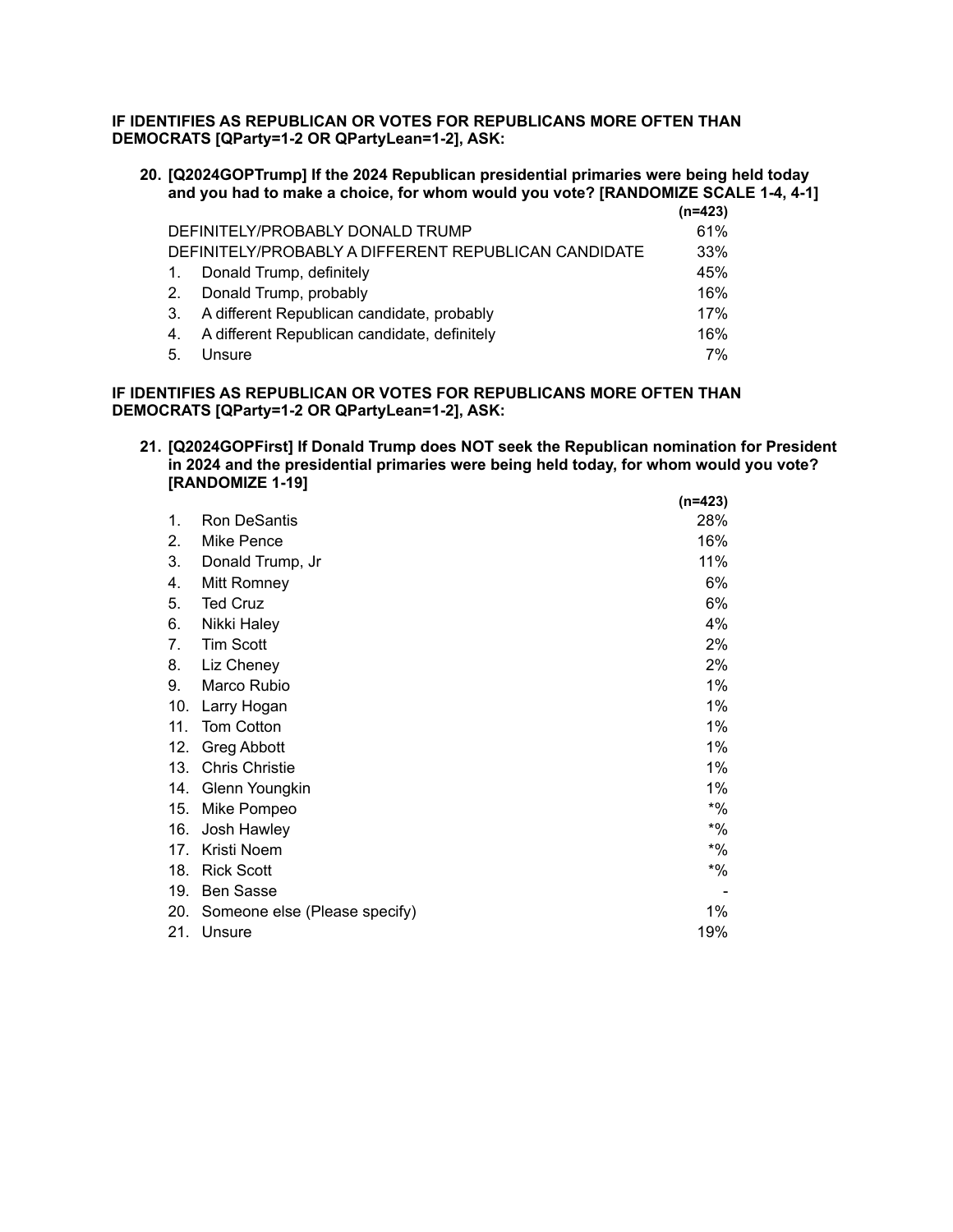# **IF IDENTIFIES AS REPUBLICAN OR VOTES FOR REPUBLICANS MORE OFTEN THAN DEMOCRATS [QParty=1-2 OR QPartyLean=1-2], ASK:**

**22. [Q2024TrumpDeSantis] If the 2024 Republican presidential primaries were being held today and you had to make a choice, for whom would you vote? [RANDOMIZE SCALE 1-4, 4-1]**

|                  |                                  | (n=423) |
|------------------|----------------------------------|---------|
|                  | DEFINITELY/PROBABLY DONALD TRUMP | 57%     |
|                  | DEFINITELY/PROBABLY RON DESANTIS | 32%     |
| $\overline{1}$ . | Donald Trump, definitely         | 41%     |
| 2.               | Donald Trump, probably           | 15%     |
| 3.               | Ron DeSantis, probably           | 15%     |
| 4.               | Ron DeSantis, definitely         | 17%     |
| 5.               | Unsure                           | 11%     |

#### [RANDOMIZE ORDER OF QDESANTISRUN AND QPENCERUN]

# **IF IDENTIFIES AS REPUBLICAN OR VOTES FOR REPUBLICANS MORE OFTEN THAN DEMOCRATS [QParty=1-2 OR QPartyLean=1-2], ASK:**

**23. [QDeSantisRun] Which of the following comes closest to your view, even if none are exactly right?**

#### **Ron DeSantis should… [RANDOMIZE SCALE 1-3, 3-1]**

**Mike Pence should… [RANDOMIZE SCALE 1-3, 3-1]**

|         |                                                                  | $(n=423)$ |
|---------|------------------------------------------------------------------|-----------|
| $1_{-}$ | Run for President in 2024, regardless of if Donald Trump runs or |           |
|         | not                                                              | 26%       |
|         | 2. Run for President in 2024, only if Donald Trump does not run  | 31%       |
|         | 3. Not run for President                                         | 18%       |
|         | 4. Unsure                                                        | 25%       |

## **IF IDENTIFIES AS REPUBLICAN OR VOTES FOR REPUBLICANS MORE OFTEN THAN DEMOCRATS [QParty=1-2 OR QPartyLean=1-2], ASK:**

**24. [QPenceRun] Which of the following comes closest to your view, even if none are exactly right?**

|         |                                                                  | (n=423)    |
|---------|------------------------------------------------------------------|------------|
| $1_{-}$ | Run for President in 2024, regardless of if Donald Trump runs or |            |
|         | not                                                              | <b>23%</b> |
| 2.      | Run for President in 2024, only if Donald Trump does not run     | 26%        |
| 3.      | Not run for President                                            | 37%        |
| 4.      | Unsure                                                           | $14\%$     |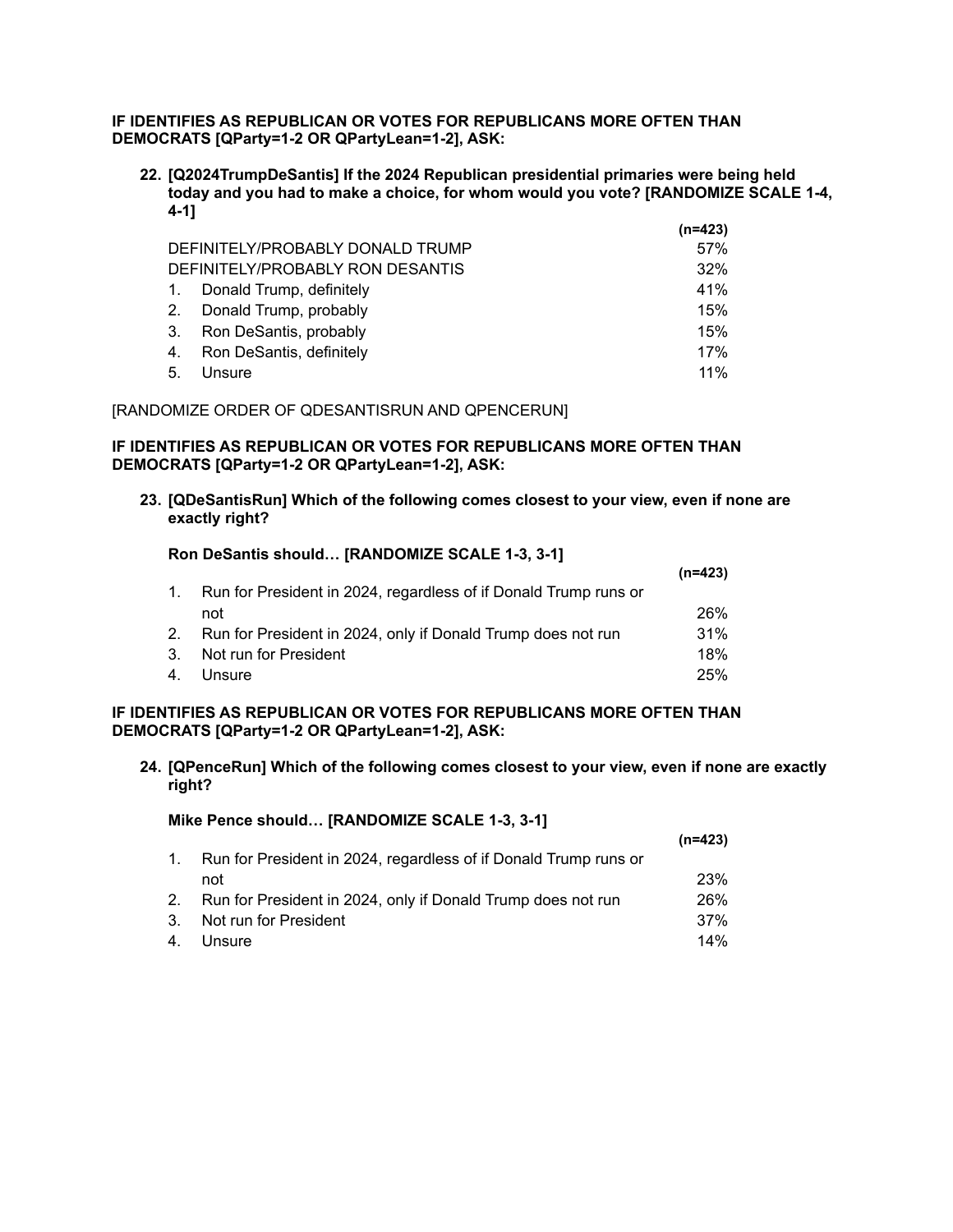# [RANDOMIZE ORDER OF Q2024TRUMPPROFILE QUESTIONS]

# **IF IDENTIFIES AS REPUBLICAN OR VOTES FOR REPUBLICANS MORE OFTEN THAN DEMOCRATS [QParty=1-2 OR QPartyLean=1-2], ASK:**

#### **25. [Q2024TrumpProfile1] If the 2024 Republican presidential primaries were being held today and you had to make a choice, for whom would you vote? [RANDOMIZE 1-2]**  $(n-422)$

|                |                                                                    | 111-747 |
|----------------|--------------------------------------------------------------------|---------|
| 1.             | Donald Trump                                                       | 49%     |
| 2 <sub>1</sub> | A conservative Republican candidate who was a strong supporter of  |         |
|                | Donald Trump in 2016 and 2020, vocally opposed Covid lockdowns     |         |
|                | and vaccine mandates, would have fired Anthony Fauci as president, |         |
|                | and wants to represent the future of the MAGA movement             | 32%     |
| 3.             | Unsure                                                             | 19%     |

#### **IF IDENTIFIES AS REPUBLICAN OR VOTES FOR REPUBLICANS MORE OFTEN THAN DEMOCRATS [QParty=1-2 OR QPartyLean=1-2], ASK:**

# **26. [Q2024TrumpProfile2] If the 2024 Republican presidential primaries were being held today and you had to make a choice, for whom would you vote? [RANDOMIZE 1-2]**

|    |                                                               | $(n=423)$ |
|----|---------------------------------------------------------------|-----------|
|    | 1. Donald Trump                                               | 59%       |
| 2. | A conservative Republican candidate with a measured and       |           |
|    | responsible tone who didn't agree with Donald Trump's actions |           |
|    | following the 2020 election and on January 6, 2021            | 30%       |
| 3. | Unsure                                                        | 11%       |

# **IF IDENTIFIES AS DEMOCRAT OR VOTES FOR DEMOCRATS MORE OFTEN THAN REPUBLICANS [QParty=4-5 OR QPartyLean=3-4], ASK:**

**27. [Q2024DemBiden] If the 2024 Democratic presidential primaries were being held today and you had to make a choice, for whom would you vote? [RANDOMIZE SCALE 1-4, 4-1]**

|    |                                                      | (n=477) |
|----|------------------------------------------------------|---------|
|    | DEFINITELY/PROBABLY JOE BIDEN                        | 57%     |
|    | DEFINITELY/PROBABLY A DIFFERENT DEMOCRATIC CANDIDATE | 35%     |
| 1. | Joe Biden, definitely                                | 38%     |
| 2. | Joe Biden, probably                                  | 20%     |
| 3. | A different Democratic candidate, probably           | 22%     |
| 4. | A different Democratic candidate, definitely         | 13%     |
| 5. | Unsure                                               | 8%      |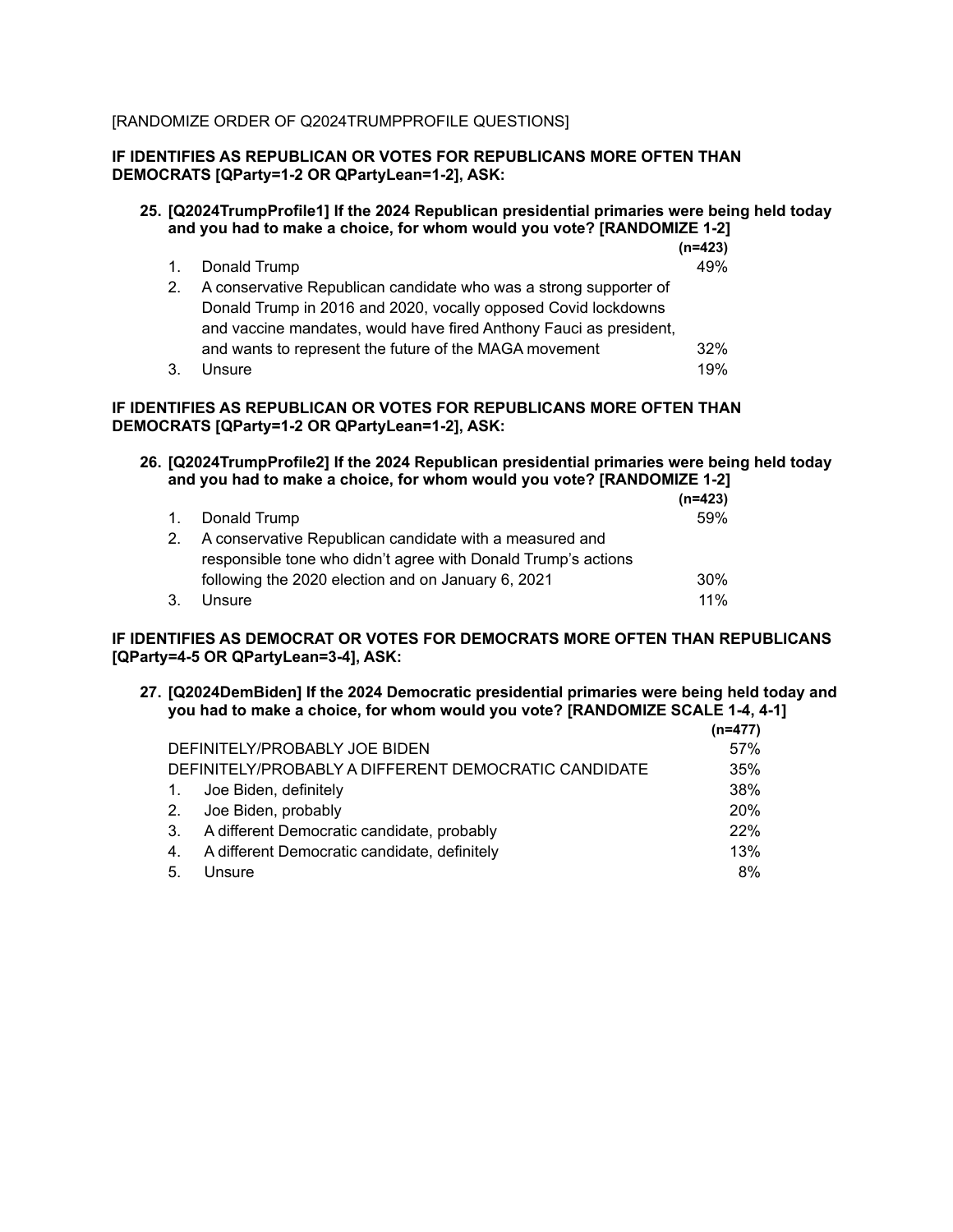**IF IDENTIFIES AS DEMOCRAT OR VOTES FOR DEMOCRATS MORE OFTEN THAN REPUBLICANS [QParty=4-5 OR QPartyLean=3-4], ASK:**

**28. [Q2024DemFirst] If Joe Biden does NOT seek the Democratic nomination for President in 2024 and the presidential primaries were being held today, for whom would you vote? [RANDOMIZE 1-17]**

|     |                               | $(n=477)$ |
|-----|-------------------------------|-----------|
| 1.  | Kamala Harris                 | 30%       |
| 2.  | Pete Buttigieg                | 12%       |
| 3.  | Elizabeth Warren              | 8%        |
| 4.  | <b>Stacey Abrams</b>          | 6%        |
| 5.  | Alexandria Ocasio-Cortez      | 5%        |
| 6.  | Cory Booker                   | 5%        |
| 7.  | Amy Klobuchar                 | 3%        |
| 8.  | Gavin Newsom                  | 2%        |
| 9.  | Andy Beshear                  | 1%        |
| 10. | Gretchen Whitmer              | 1%        |
| 11. | Kyrsten Sinema                | $1\%$     |
| 12. | Roy Cooper                    | 1%        |
| 13. | Mitch Landrieu                | 1%        |
| 14. | Gina Raimondo                 | 1%        |
| 15. | J B Pritzker                  | $1\%$     |
| 16. | Eric Adams                    | 1%        |
| 17. | Phil Murphy                   | $*9/6$    |
| 18. | Someone else (Please specify) | 2%        |
| 19. | Unsure                        | 21%       |

[RANDOMIZE ORDER OF Q2024HARRISBUTTIGIEG, Q2024HARRISOBAMA, AND Q2024BIDENOBAMA]

**IF IDENTIFIES AS DEMOCRAT OR VOTES FOR DEMOCRATS MORE OFTEN THAN REPUBLICANS [QParty=4-5 OR QPartyLean=3-4], ASK:**

**29. [Q2024HarrisButtigieg] If the 2024 Democratic presidential primaries were being held today and you had to make a choice, for whom would you vote? [RANDOMIZE SCALE 1-4, 4-1] (n=477)**

|                                    | $(n=4/7)$ |
|------------------------------------|-----------|
| DEFINITELY/PROBABLY KAMALA HARRIS  | 56%       |
| DEFINITELY/PROBABLY PETE BUTTIGIEG | 28%       |
| Kamala Harris, definitely          | 30%       |
| Kamala Harris, probably            | 26%       |
| Pete Buttigieg, probably           | 13%       |
| Pete Buttigieg, definitely         | 15%       |
| Unsure                             | 16%       |
|                                    |           |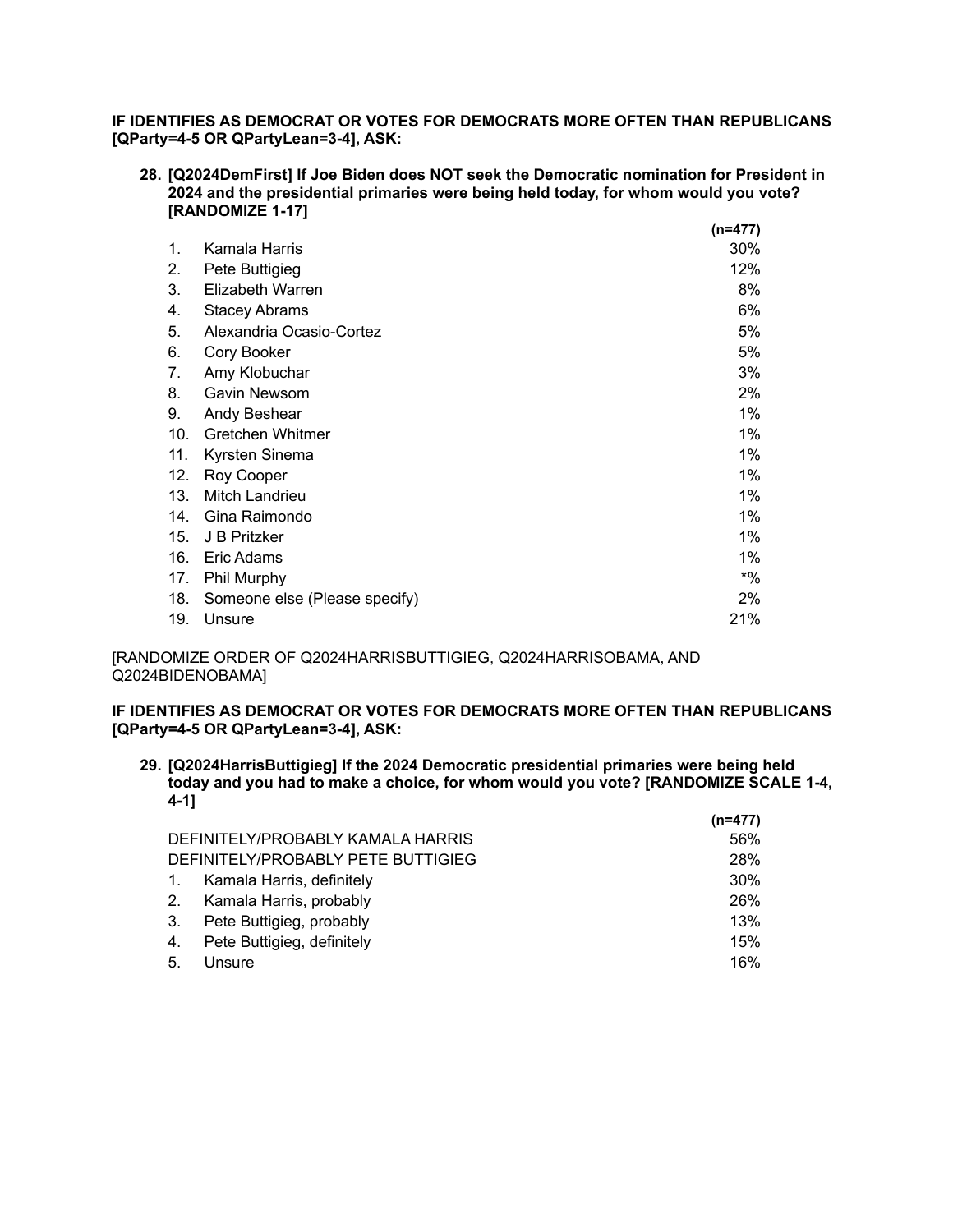**IF IDENTIFIES AS DEMOCRAT OR VOTES FOR DEMOCRATS MORE OFTEN THAN REPUBLICANS [QParty=4-5 OR QPartyLean=3-4], ASK:**

**30. [Q2024HarrisObama] If the 2024 Democratic presidential primaries were being held today and you had to make a choice, for whom would you vote? [RANDOMIZE SCALE 1-4, 4-1]**

|                  |                                    | $(n=477)$  |
|------------------|------------------------------------|------------|
|                  | DEFINITELY/PROBABLY KAMALA HARRIS  | 34%        |
|                  | DEFINITELY/PROBABLY MICHELLE OBAMA | 53%        |
| $\overline{1}$ . | Kamala Harris, definitely          | <b>20%</b> |
| 2.               | Kamala Harris, probably            | 14%        |
| 3.               | Michelle Obama, probably           | 16%        |
| 4.               | Michelle Obama, definitely         | 37%        |
| 5.               | Unsure                             | 13%        |

**IF IDENTIFIES AS DEMOCRAT OR VOTES FOR DEMOCRATS MORE OFTEN THAN REPUBLICANS [QParty=4-5 OR QPartyLean=3-4], ASK:**

**31. [Q2024BidenObama] If the 2024 Democratic presidential primaries were being held today and you had to make a choice, for whom would you vote? [RANDOMIZE SCALE 1-4, 4-1] (n=477)**

|           |                                    | $(11 - 477)$ |
|-----------|------------------------------------|--------------|
|           | DEFINITELY/PROBABLY JOE BIDEN      | 40%          |
|           | DEFINITELY/PROBABLY MICHELLE OBAMA | 51%          |
| $\sim$ 1. | Joe Biden, definitely              | 25%          |
| 2.        | Joe Biden, probably                | 14%          |
| 3.        | Michelle Obama, probably           | 18%          |
| 4.        | Michelle Obama, definitely         | 33%          |
| 5.        | Unsure                             | 9%           |

**IF IDENTIFIES AS DEMOCRAT OR VOTES FOR DEMOCRATS MORE OFTEN THAN REPUBLICANS [QParty=4-5 OR QPartyLean=3-4], ASK:**

# **32. [QPelosiSpeaker] Which of the following comes closest to your view, even if neither is exactly right? [RANDOMIZE 1-2]**

|                |                                                                      | $(n=477)$ |
|----------------|----------------------------------------------------------------------|-----------|
| $\mathbf{1}$ . | Nancy Pelosi has been an effective leader for House Democrats and    |           |
|                | should remain leader until she decides to step down or retire        | 49%       |
| 2.             | While Nancy Pelosi may have been an effective leader for House       |           |
|                | Democrats in the past, it is time for a new generation of Democratic |           |
|                | leaders to take over                                                 | 37%       |
| 3.             | Unsure                                                               | 14%       |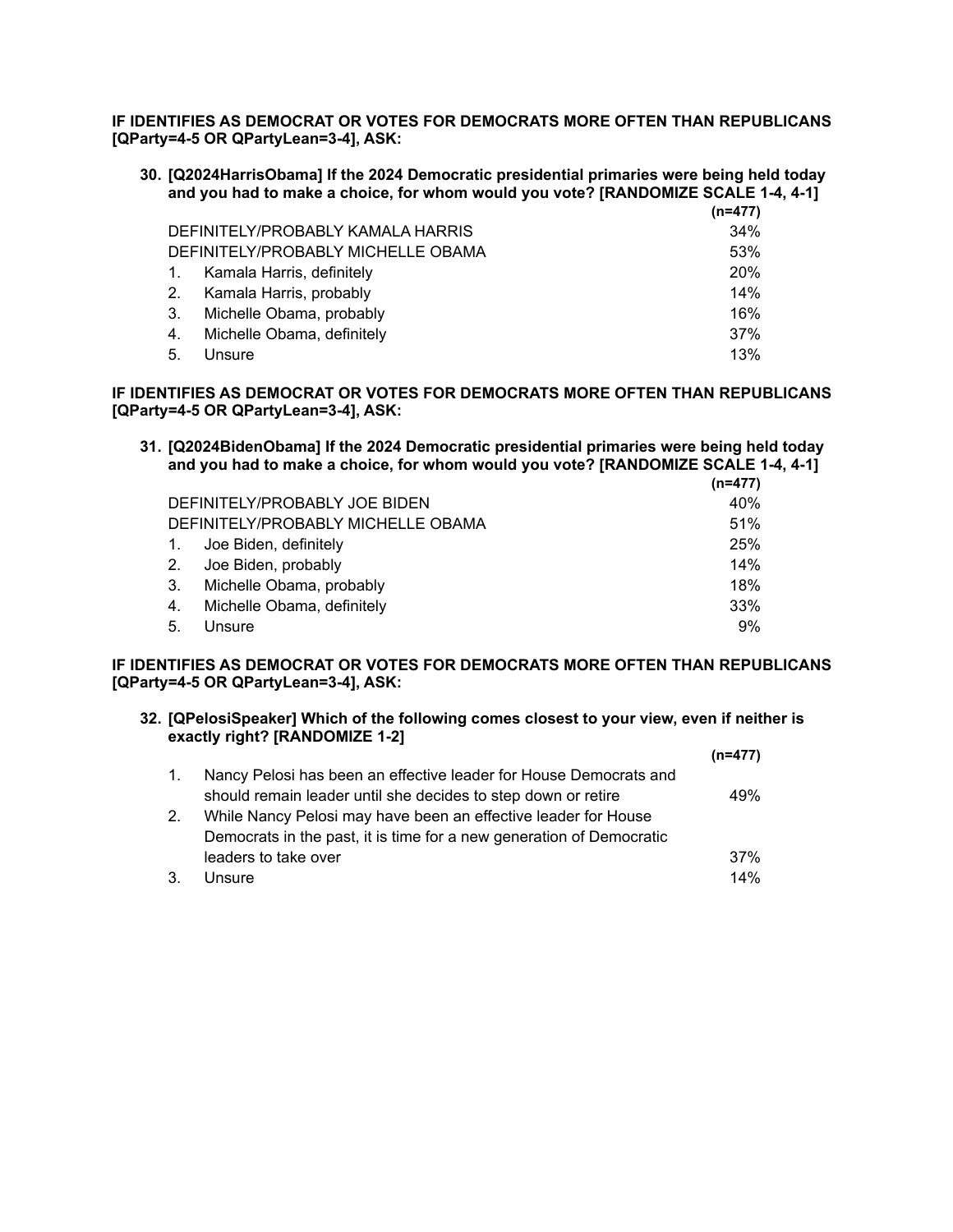# **ASK ALL:**

|     | 33. [QIssues] If you had to choose just one, which would you say is the biggest issue facing<br>the country today? [RANDOMIZE 1-16] |       |  |
|-----|-------------------------------------------------------------------------------------------------------------------------------------|-------|--|
| 1.  | The coronavirus pandemic                                                                                                            | 19%   |  |
| 2.  | Jobs and the economy                                                                                                                | 15%   |  |
| 3.  | Cost of living                                                                                                                      | 12%   |  |
| 4.  | Immigration                                                                                                                         | 8%    |  |
| 5.  | Political corruption                                                                                                                | 8%    |  |
| 6.  | The environment and climate change                                                                                                  | 6%    |  |
| 7.  | Healthcare                                                                                                                          | 6%    |  |
| 8.  | National security                                                                                                                   | 5%    |  |
| 9.  | Crime                                                                                                                               | 3%    |  |
| 10. | Race relations                                                                                                                      | 3%    |  |
| 11. | Abortion                                                                                                                            | 3%    |  |
| 12. | Education                                                                                                                           | 2%    |  |
| 13. | Gun rights                                                                                                                          | 2%    |  |
| 14. | Infrastructure                                                                                                                      | $1\%$ |  |
| 15. | Taxes                                                                                                                               | $1\%$ |  |
| 16. | Drug abuse                                                                                                                          | $1\%$ |  |
| 17. | Something else (Please specify)                                                                                                     | 4%    |  |
| 18. | Unsure                                                                                                                              | 2%    |  |

#### **34. [QGrade] What letter grade would you give Joe Biden's first year as President of the United States?**

| 1. A |        | 13% |
|------|--------|-----|
| 2. B |        | 24% |
|      | 3. C   | 17% |
| 4.   | D      | 10% |
| 5.   | - F    | 35% |
| 6.   | Unsure | 1%  |

# **35. [QGradeOE] Why did you choose the grade that you did? [OPEN END]**

**36. [QBetterCountry] Overall, would you say the country is better off, worse off, or about the same as it was a year ago?**

| 1. Better off     | 24% |
|-------------------|-----|
| 2. Worse off      | 48% |
| 3. About the same | 26% |
| 4. Unsure         | 2%  |

#### **37. [QBetterFinance] Financially, would you say you are better off, worse off, or about the same as you were a year ago?**

| 1. Better off     | 17%   |
|-------------------|-------|
| 2. Worse off      | 41%   |
| 3. About the same | 39%   |
| 4. Unsure         | $2\%$ |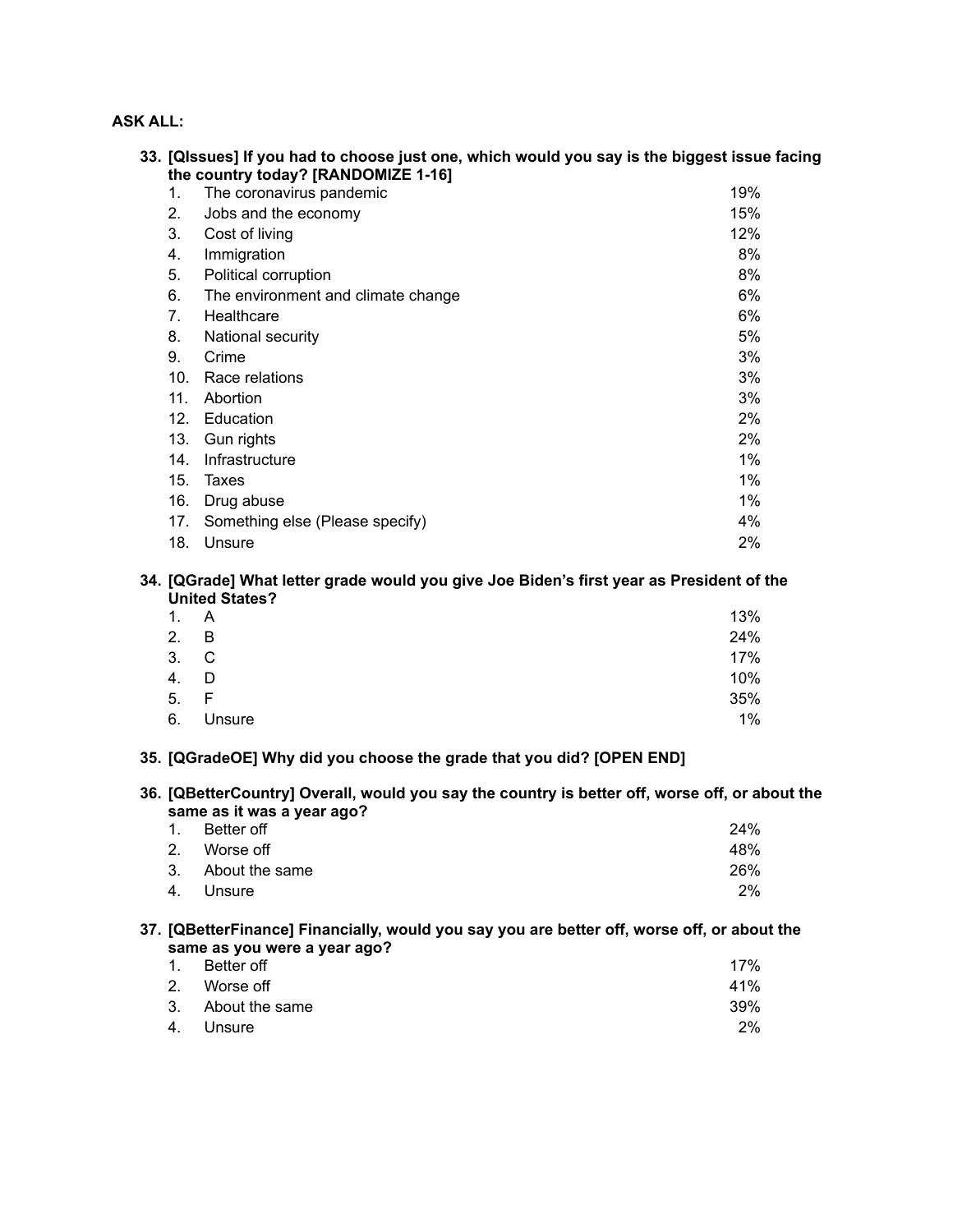|                     | fallen short of your expectations? [RANDOMIZE SCALE 1-3, 3-1]                                                 | 38. [QBidenExpectJob] Has Joe Biden's handling of his job as President exceeded, met, or      |
|---------------------|---------------------------------------------------------------------------------------------------------------|-----------------------------------------------------------------------------------------------|
| 1.                  | Exceeded my expectations                                                                                      | 8%                                                                                            |
| 2.                  | Met my expectations                                                                                           | 33%                                                                                           |
| 3.                  | Fallen short of my expectations                                                                               | 55%                                                                                           |
| 4.<br>Unsure        |                                                                                                               | 4%                                                                                            |
|                     | [RANDOMIZE ORDER OF QBIDENEXPECTECON, QBIDENEXPECTCOVID,<br>QBIDENEXPECTFOREIGN, AND QBIDENEXPECTIMMIGRATION] |                                                                                               |
|                     | short of your expectations? [RANDOMIZE SCALE 1-3, 3-1]                                                        | 39. [QBidenExpectEcon] Has Joe Biden's handling of the economy exceeded, met, or fallen       |
| 1.                  | Exceeded my expectations                                                                                      | 8%                                                                                            |
| 2.                  | Met my expectations                                                                                           | 34%                                                                                           |
| 3.                  | Fallen short of my expectations                                                                               | 52%                                                                                           |
| 4.<br>Unsure        |                                                                                                               | 6%                                                                                            |
|                     | met, or fallen short of your expectations? [RANDOMIZE SCALE 1-3, 3-1]                                         | 40. [QBidenExpectCovid] Has Joe Biden's handling of the coronavirus pandemic exceeded,        |
| 1.                  | Exceeded my expectations                                                                                      | 15%                                                                                           |
| 2.                  | Met my expectations                                                                                           | 36%                                                                                           |
| 3.                  | Fallen short of my expectations                                                                               | 45%                                                                                           |
| Unsure<br>4.        |                                                                                                               | 5%                                                                                            |
|                     | fallen short of your expectations? [RANDOMIZE SCALE 1-3, 3-1]                                                 | 41. [QBidenExpectForeign] Has Joe Biden's handling of foreign policy exceeded, met, or        |
| 1.                  | Exceeded my expectations                                                                                      | 7%                                                                                            |
| 2.                  | Met my expectations                                                                                           | 36%                                                                                           |
| 3.                  | Fallen short of my expectations                                                                               | 47%                                                                                           |
| Unsure<br>4.        |                                                                                                               | 11%                                                                                           |
|                     | fallen short of your expectations? [RANDOMIZE SCALE 1-3, 3-1]                                                 | 42. [QBidenExpectImmigration] Has Joe Biden's handling of immigration exceeded, met, or       |
| 1.                  | Exceeded my expectations                                                                                      | 5%                                                                                            |
| 2.                  | Met my expectations                                                                                           | 32%                                                                                           |
| 3.                  | Fallen short of my expectations                                                                               | 52%                                                                                           |
| Unsure<br>4.        |                                                                                                               | 11%                                                                                           |
|                     | have infringed upon your right to vote?                                                                       | 43. [QVoteInfringeSelf] Do you think the changes made to laws around voting in this last year |
| <b>TOTAL YES</b>    |                                                                                                               | 38%                                                                                           |
| Yes, a lot<br>1.    |                                                                                                               | 19%                                                                                           |
| 2.<br>Yes, a little |                                                                                                               | 19%                                                                                           |
| 3.<br>No            |                                                                                                               | 49%                                                                                           |
|                     |                                                                                                               |                                                                                               |

4. Unsure 13%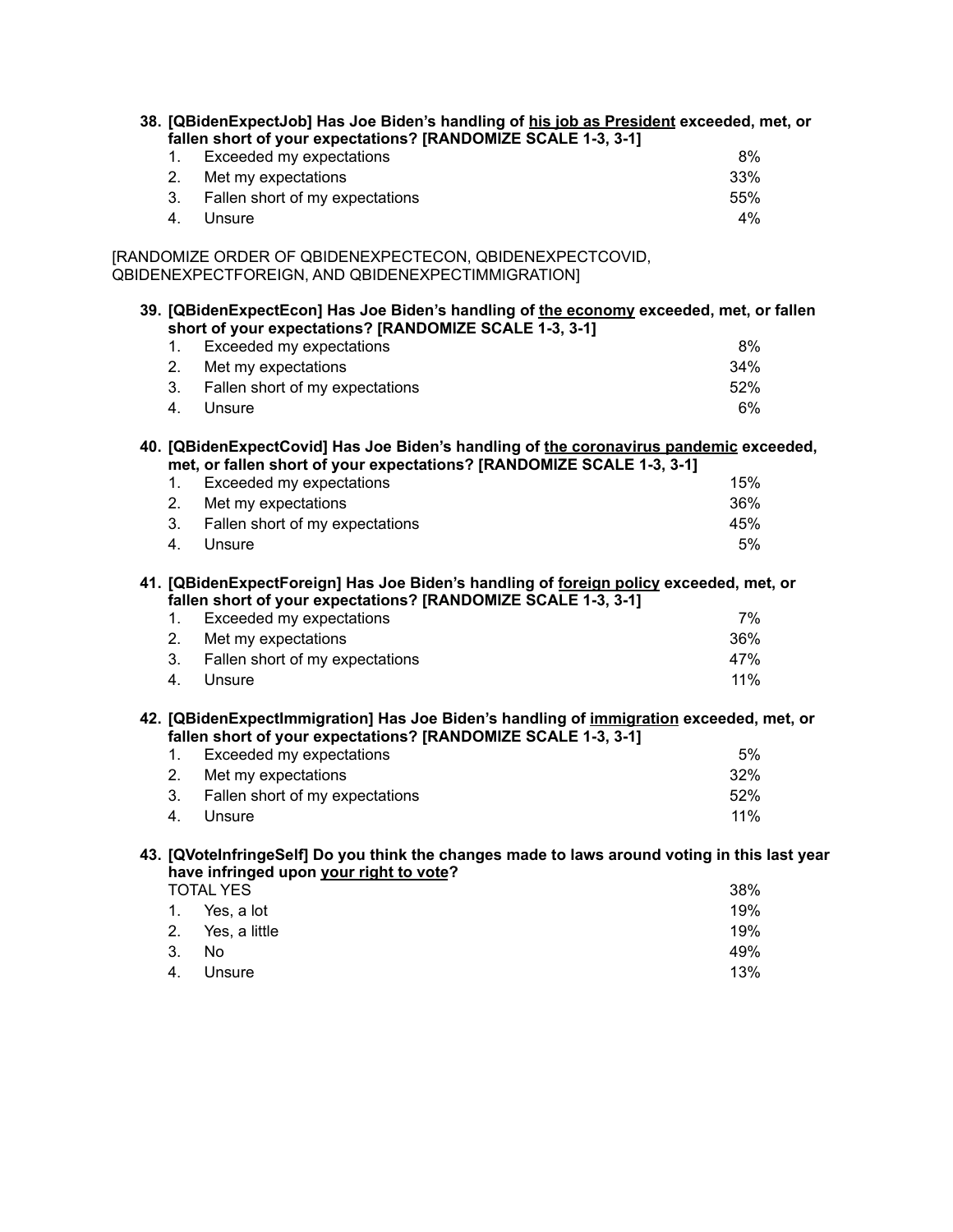|                | 44. [QVoteInfringeOther] Do you think the changes made to laws around voting in this last |     |  |
|----------------|-------------------------------------------------------------------------------------------|-----|--|
|                | year have infringed upon others' right to vote?                                           |     |  |
|                | TOTAL YES                                                                                 | 49% |  |
|                | 1. Yes. a lot                                                                             | 28% |  |
| 2 <sub>1</sub> | Yes, a little                                                                             | 22% |  |

| 3. No |           | 36% |
|-------|-----------|-----|
|       | 4. Unsure | 15% |

**45. [QPandemicRulesPermanent] To prevent the spread of the coronavirus at polling places, many states in 2020 adopted voting rules to encourage mail-in or early voting. Now that the pandemic has subsided, which approach would you prefer states take with their voting laws? [RANDOMIZE 1-2]**

|    | They should return to the pre-pandemic rules          | 48% |
|----|-------------------------------------------------------|-----|
| 2. | They should make the changes adopted for the pandemic |     |
|    | permanent                                             | 42% |
|    | Unsure                                                | 10% |

**46. [Voting Infringe Battery] Would you say each of the following does or does not infringe on the right to vote? [RANDOMIZE SCALE 1-2] [RANDOMIZE ROWS] [DISPLAY AS A GRID 4 PER PAGE]**

| 1. This does infringe on the | 2. This does not infringe on | 3. Unsure |
|------------------------------|------------------------------|-----------|
| right to vote                | the right to vote            |           |

|                |                                                              | 1. This | does 2. This does<br>infringe on not infringe<br>the right to on the right |            |
|----------------|--------------------------------------------------------------|---------|----------------------------------------------------------------------------|------------|
|                |                                                              | vote    | to vote                                                                    | 3. Unsure  |
| 1.             | Banning ballot harvesting, where political parties or other  |         |                                                                            |            |
|                | groups can collect mail-in ballots from individual voters    | 40%     | 38%                                                                        | <b>22%</b> |
| 2 <sub>1</sub> | Banning the sending of unsolicited vote-by-mail              |         |                                                                            |            |
|                | applications                                                 | 34%     | 48%                                                                        | 18%        |
| 3.             | Allowing no-excuse mail-in voting                            | 31%     | 48%                                                                        | 22%        |
| 4.             | Requiring photo ID or the last 4 digits of a Social Security |         |                                                                            |            |
|                | number to vote by mail                                       | 28%     | 65%                                                                        | 8%         |
| 5.             | Requiring photo ID to vote                                   | 26%     | 67%                                                                        | 7%         |
| 6.             | Expanding the use of poll watchers                           | 25%     | 61%                                                                        | 14%        |
| 7.             | Requiring video recording of vote-counting                   | 25%     | 62%                                                                        | 13%        |
| 8.             | Having consistent early voting hours for all counties in a   |         |                                                                            |            |
|                | state                                                        | 15%     | 75%                                                                        | 10%        |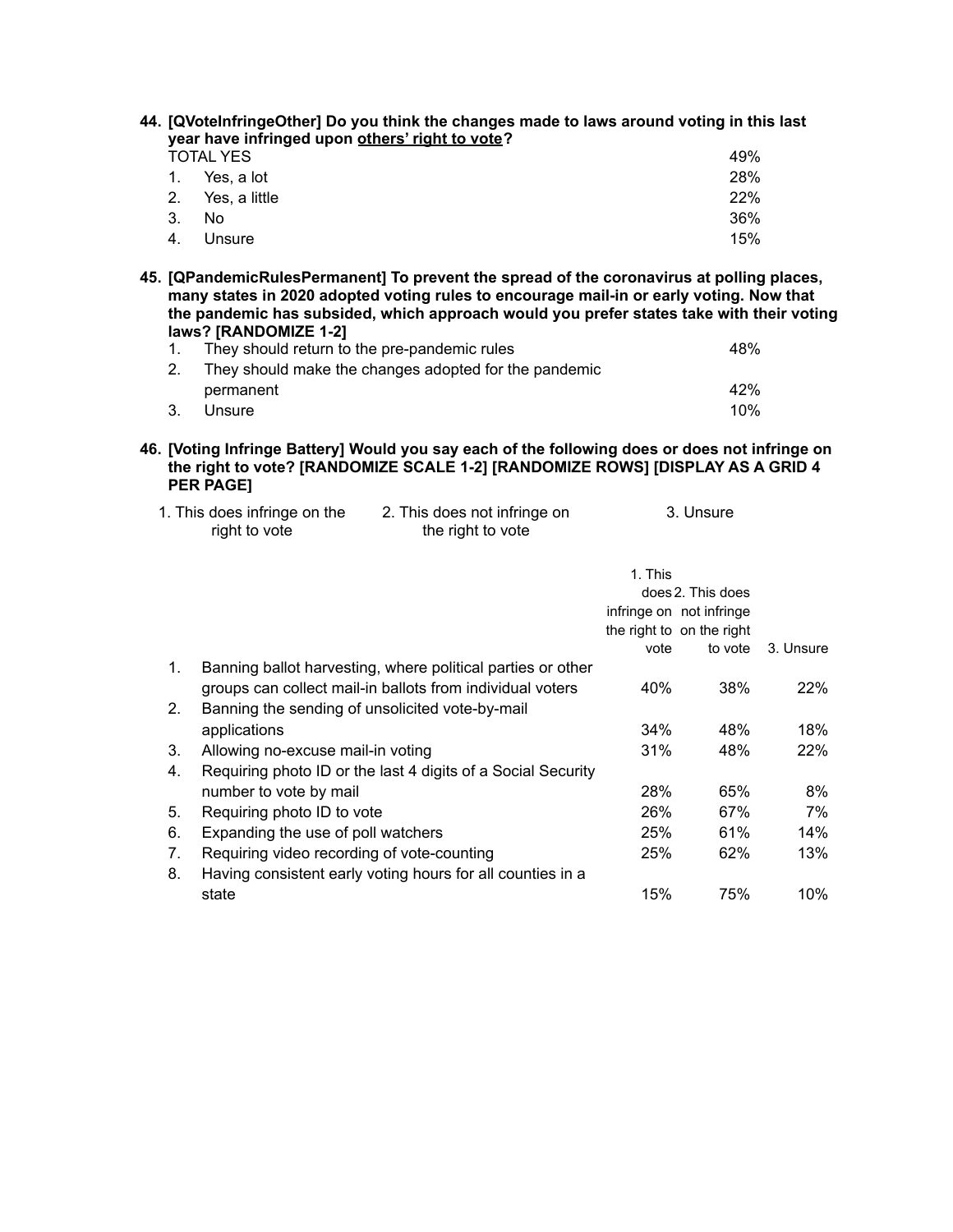- **47. [QUESTION HELD FOR LATER RELEASE]**
- **48. [QUESTION HELD FOR LATER RELEASE]**
- **49. [QUESTION HELD FOR LATER RELEASE]**
- **50. [QUESTION HELD FOR LATER RELEASE]**
- **51. [QUESTION HELD FOR LATER RELEASE]**
- **52. [QUESTION HELD FOR LATER RELEASE]**
- **53. [QUESTION HELD FOR LATER RELEASE]**
- **54. [QUESTION HELD FOR LATER RELEASE]**
- **55. [QUESTION HELD FOR LATER RELEASE]**
- **56. [QUESTION HELD FOR LATER RELEASE]**
- **57. [QUESTION HELD FOR LATER RELEASE]**
- **58. [QUESTION HELD FOR LATER RELEASE]**
- **59. [QUESTION HELD FOR LATER RELEASE]**
- **60. [QUESTION HELD FOR LATER RELEASE]**

| 61. [Q2020Ballot] For which candidate did you vote in the 2020 presidential election?<br>[RANDOMIZE 1-2] |                                                                                     |       |
|----------------------------------------------------------------------------------------------------------|-------------------------------------------------------------------------------------|-------|
|                                                                                                          | Donald Trump                                                                        | 43%   |
| 2.                                                                                                       | Joe Biden                                                                           | 47%   |
| 3.                                                                                                       | Jo Jorgensen                                                                        | $*$ % |
| 4.                                                                                                       | <b>Howie Hawkins</b>                                                                | $*$ % |
| 5.                                                                                                       | Kanye West                                                                          | $*$ % |
| 6.                                                                                                       | Someone else                                                                        | $1\%$ |
| 7.                                                                                                       | Unsure                                                                              | $1\%$ |
| 8.                                                                                                       | I did not vote                                                                      | 7%    |
|                                                                                                          | 62. [QHouseVote] How did you vote for the U.S. House of Representatives in the 2020 |       |

|                | election? [RANDOMIZE 1-2]                  |     |  |  |  |
|----------------|--------------------------------------------|-----|--|--|--|
| $\mathbf{1}$ . | Voted for the Republican candidate         | 39% |  |  |  |
| 2.             | Voted for the Democratic candidate         | 45% |  |  |  |
| 3.             | Voted for a third party candidate          | 1%  |  |  |  |
|                | 4. There wasn't an election in my district | 1%  |  |  |  |
| 5.             | I did not vote                             | 10% |  |  |  |
| 6.             | Unsure                                     | 4%  |  |  |  |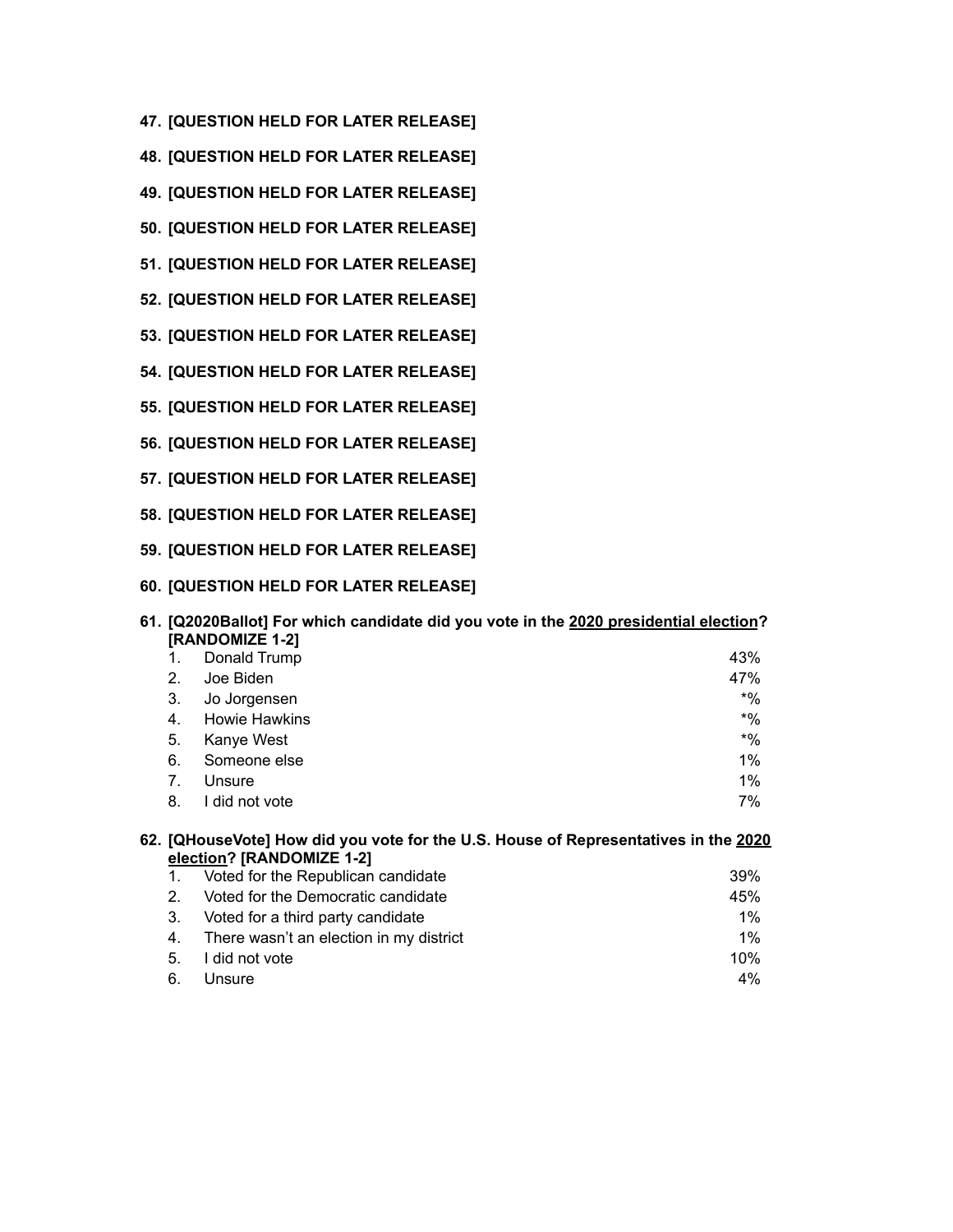|                                     | 63. [Qideology] Regardless of how you typically vote, would you say you consider yourself to<br>be? [RANDOMIZE SCALE 1-5, 5-1] |                       |            |  |
|-------------------------------------|--------------------------------------------------------------------------------------------------------------------------------|-----------------------|------------|--|
| <b>VERY/SOMEWHAT CONSERVATIVE</b>   |                                                                                                                                |                       | 38%        |  |
| 27%<br><b>VERY/SOMEWHAT LIBERAL</b> |                                                                                                                                |                       |            |  |
|                                     |                                                                                                                                | Very conservative     | 18%        |  |
|                                     | 2.                                                                                                                             | Somewhat conservative | <b>20%</b> |  |
|                                     | 3.                                                                                                                             | Moderate              | 33%        |  |
|                                     | 4.                                                                                                                             | Somewhat liberal      | 15%        |  |
|                                     | 5.                                                                                                                             | Very liberal          | 12%        |  |
|                                     | 6.                                                                                                                             | Unsure                | 2%         |  |

### **64. [QNews] Which, if any, of the following do you listen to, read, or watch to stay informed about current affairs and political news? Choose all that apply. [SELECT MULTIPLE] [RANDOMIZE 1-30]**

| 1.  | Local TV news                   | 42% |
|-----|---------------------------------|-----|
| 2.  | <b>ABC News</b>                 | 31% |
| 3.  | Fox News                        | 31% |
| 4.  | <b>CNN</b>                      | 31% |
| 5.  | <b>NBC News</b>                 | 29% |
| 6.  | <b>CBS News</b>                 | 26% |
| 7.  | Facebook                        | 25% |
| 8.  | <b>MSNBC</b>                    | 18% |
| 9.  | Local newspaper                 | 17% |
| 10. | Local radio news                | 16% |
| 11. | The New York Times              | 13% |
| 12. | <b>PBS</b>                      | 13% |
| 13. | Instagram                       | 12% |
| 14. | <b>NPR</b>                      | 11% |
| 15. | Twitter                         | 11% |
| 16. | Yahoo News                      | 11% |
| 17. | <b>USA Today</b>                | 10% |
| 18. | The Washington Post             | 9%  |
| 19. | Podcasts                        | 9%  |
| 20. | The Wall Street Journal         | 8%  |
| 21. | Talk radio                      | 8%  |
| 22. | Newsmax                         | 7%  |
| 23. | Reddit                          | 7%  |
| 24. | <b>Huffington Post</b>          | 6%  |
| 25. | <b>Reuters</b>                  | 5%  |
| 26. | <b>OAN</b>                      | 4%  |
| 27. | <b>Breitbart</b>                | 3%  |
| 28. | Vox                             | 3%  |
| 29. | Univision                       | 3%  |
| 30. | Telemundo                       | 2%  |
| 31. | Something else (Please specify) | 3%  |
| 32. | None of these                   | 7%  |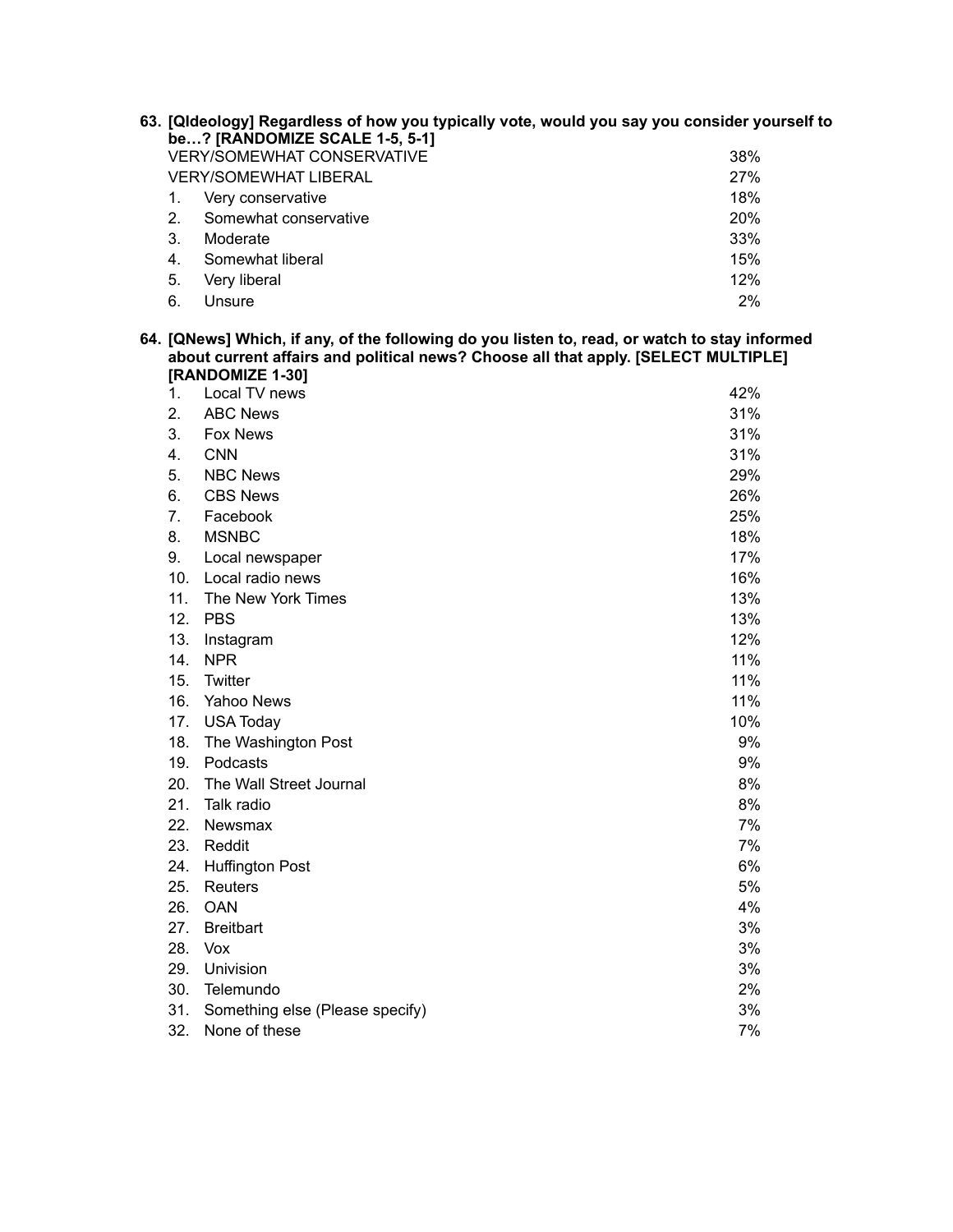| 65. [QSocial] Which social media platforms or apps do you use? [SELECT MULTIPLE]<br>[RANDOMIZE 1-10] |                                                                                                |        |  |
|------------------------------------------------------------------------------------------------------|------------------------------------------------------------------------------------------------|--------|--|
| $1_{-}$                                                                                              | Facebook                                                                                       | 79%    |  |
| 2.                                                                                                   | YouTube                                                                                        | 64%    |  |
| 3.                                                                                                   | Instagram                                                                                      | 42%    |  |
| 4.                                                                                                   | Twitter                                                                                        | 31%    |  |
| 5.                                                                                                   | Pinterest                                                                                      | 30%    |  |
| 6.                                                                                                   | <b>TikTok</b>                                                                                  | 27%    |  |
| 7.                                                                                                   | Snapchat                                                                                       | 25%    |  |
| 8.                                                                                                   | LinkedIn                                                                                       | 21%    |  |
| 9.                                                                                                   | WhatsApp                                                                                       | 15%    |  |
|                                                                                                      | 10. Reddit                                                                                     | 14%    |  |
| 11.                                                                                                  | Something else (Please specify)                                                                | 1%     |  |
|                                                                                                      | 12. None of these                                                                              | 5%     |  |
| 66. [QGender] Do you describe yourself as a man, a woman, or in some other way?<br>[RANDOMIZE 1-2]   |                                                                                                |        |  |
| 1.                                                                                                   | Man                                                                                            | 47%    |  |
| 2.                                                                                                   | Woman                                                                                          | 53%    |  |
| 3.                                                                                                   | In some other way                                                                              | $*9/0$ |  |
|                                                                                                      | 67. [QRace] What is your race or ethnicity? [SELECT MULTIPLE] [RANDOMIZE 1-6]                  |        |  |
| 1.                                                                                                   | White                                                                                          | 68%    |  |
| 2.                                                                                                   | <b>Black or African American</b>                                                               | 14%    |  |
| 3.                                                                                                   | Hispanic or Latino                                                                             | 12%    |  |
| 4.                                                                                                   | Asian                                                                                          | 5%     |  |
| 5.                                                                                                   | Native American or Alaska Native                                                               | 2%     |  |
| 6.                                                                                                   | Native Hawaiian or Other Pacific Islander                                                      | $*$ %  |  |
| 7.                                                                                                   | Something else                                                                                 | 3%     |  |
|                                                                                                      | 68. [QLanguage] Which language do you primarily speak at home: English or another<br>language? |        |  |
| 1.                                                                                                   | English                                                                                        | 98%    |  |
| 2.                                                                                                   | Another language (Please specify)                                                              | 2%     |  |
| 3.                                                                                                   | Unsure                                                                                         | $*9/0$ |  |
|                                                                                                      | 69. [QEducation] What is the highest level of education you have completed?                    |        |  |
| 1.                                                                                                   | High school or less                                                                            | 26%    |  |
| 2.                                                                                                   | Some college                                                                                   | 26%    |  |
| 3.                                                                                                   | Associate's degree                                                                             | 12%    |  |
| 4.                                                                                                   | Bachelor's degree                                                                              | 24%    |  |
| 5.                                                                                                   | Graduate degree                                                                                | 12%    |  |
| 6.                                                                                                   | Prefer not to say                                                                              |        |  |
|                                                                                                      | 70. [QAge] What is your age?                                                                   |        |  |
| 1.                                                                                                   | 18-29                                                                                          | 16%    |  |
| 2.                                                                                                   | 30-39                                                                                          | 15%    |  |
| 3.                                                                                                   | 40-49                                                                                          | 16%    |  |
| 4.                                                                                                   | 50-64                                                                                          | 28%    |  |
| 5.                                                                                                   | $65+$                                                                                          | 25%    |  |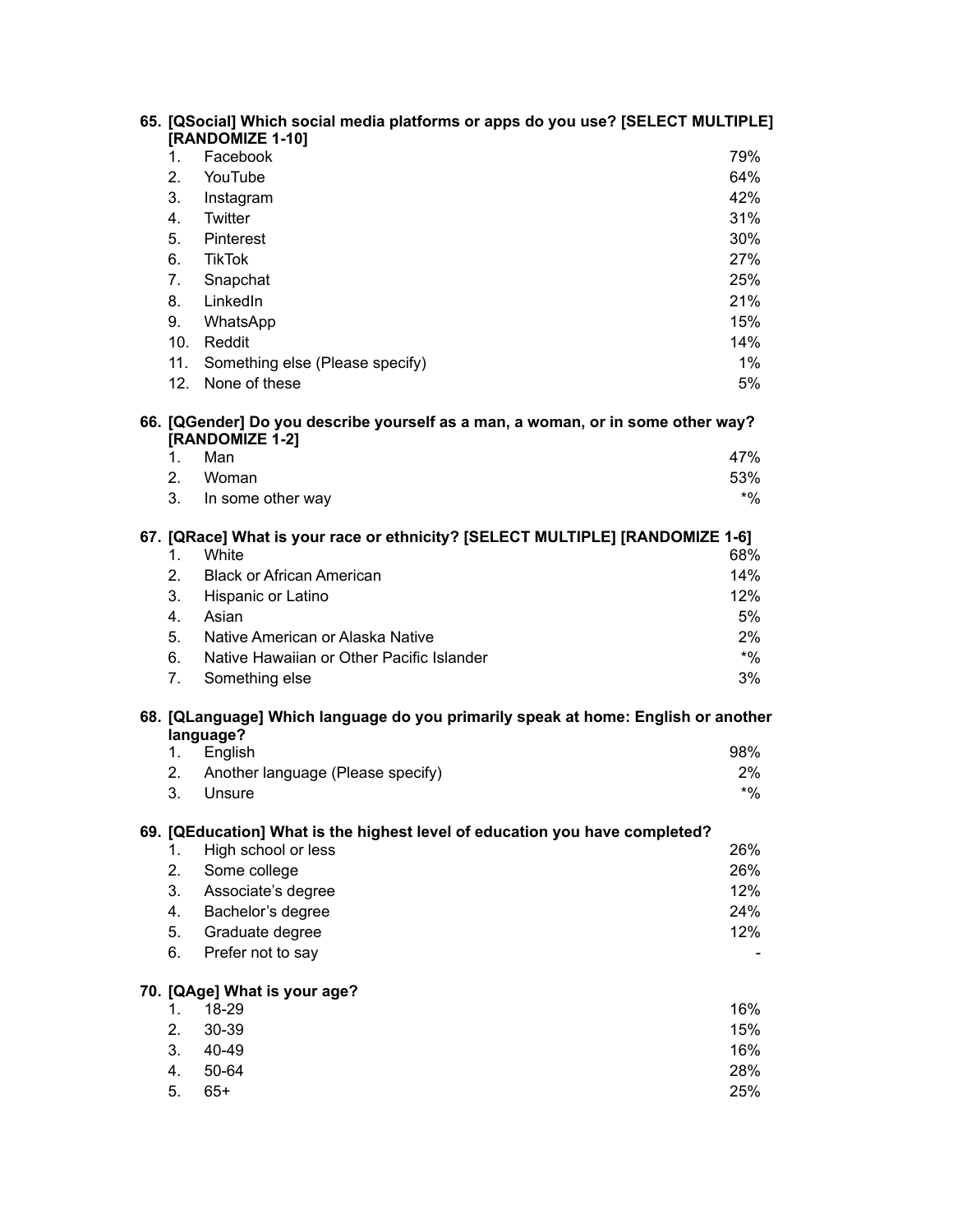|     | 71. [QEmployment] What is your current employment status?          |        |
|-----|--------------------------------------------------------------------|--------|
|     | Employed full-time                                                 | 35%    |
| 2.  | Employed part-time                                                 | 11%    |
| 3.  | Freelance, contract, or temporary work                             | 2%     |
| 4.  | "Gig economy" work like ride shares, food delivery, or dog walking | $*9/6$ |
| 5.  | Unemployed and looking for work                                    | 7%     |
| 6.  | Stay-at-home parent or caregiver                                   | 8%     |
| 7.  | Full time student                                                  | 3%     |
| 8.  | Retired                                                            | 29%    |
| 9.  | Something else                                                     | 4%     |
| 10. | Prefer not to say                                                  | 1%     |

# **IF EMPLOYED [QEMPLOYMENT = 1, 2, 3, 4], ASK:**

# **72. [QTypeofWork] Which of the following comes closest to describing the kind of work you do?**

|             |                                                             | (n=466) |
|-------------|-------------------------------------------------------------|---------|
| $1_{\cdot}$ | White collar worker, like work at a desk or an office       | 47%     |
| 2.          | Blue collar worker, like work with my hands or in a factory | 34%     |
|             | 3. Service worker, like work in a store or hospital         | 13%     |
|             | 4. Unsure                                                   | 7%      |

# **ASK ALL:**

|                | 73. [QIncome] Which range includes your annual household income?     |        |
|----------------|----------------------------------------------------------------------|--------|
| 1.             | Less than \$30,000 per year                                          | 27%    |
| 2.             | \$30,000 to \$49,999 per year                                        | 22%    |
| 3.             | \$50,000 to \$74,999 per year                                        | 20%    |
| 4.             | \$75,000 to \$125,000 per year                                       | 17%    |
| 5.             | More than \$125,000 per year                                         | 11%    |
| 6.             | Prefer not to say                                                    | $2\%$  |
|                | 74. [QState] In what state do you live?                              |        |
| 1.             | States in the Northeast                                              | 18%    |
| 2.             | States in the Midwest                                                | 23%    |
| 3.             | States in the South                                                  | 37%    |
| 4.             | States in the West                                                   | 22%    |
|                | 75. [QUrbanRural] How would you describe the area in which you live? |        |
| 1.             | City                                                                 | 29%    |
| 2.             | Suburb near a city                                                   | 41%    |
| 3.             | Small town not near a city                                           | 12%    |
| 4.             | Rural or country area                                                | 18%    |
|                | 76. [QMarital] What is your current marital status?                  |        |
| 1.             | Single, never married                                                | 29%    |
| 2 <sub>1</sub> | Married                                                              | 56%    |
| 3.             | Separated                                                            | $1\%$  |
| 4.             | <b>Divorced</b>                                                      | 8%     |
| 5.             | Widowed                                                              | 5%     |
| 6.             | Prefer not to say                                                    | $*9/6$ |